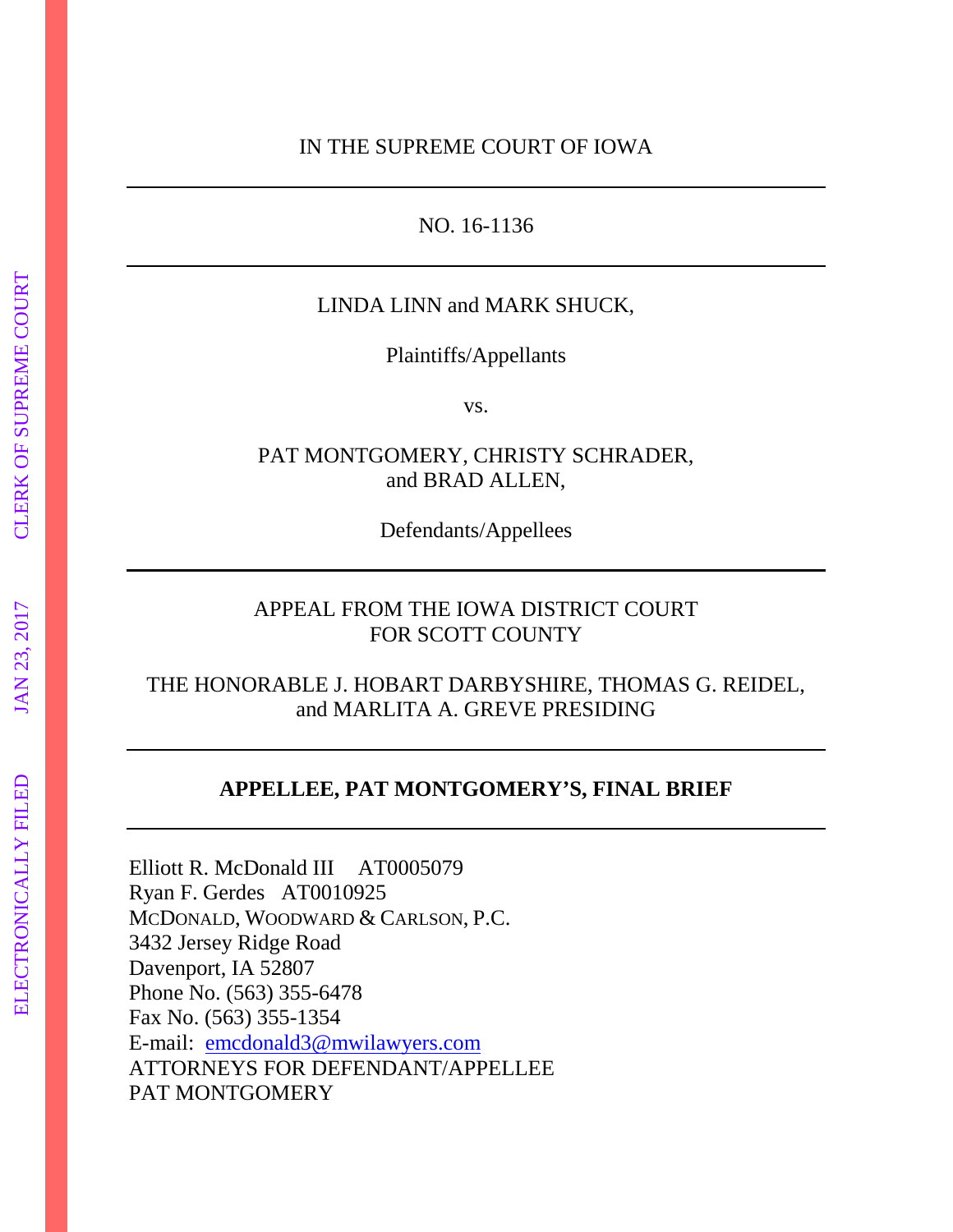# **TABLE OF CONTENTS**

|    |                 | STATEMENT OF THE ISSUES PRESENTED FOR REVIEW                                                                                                                |
|----|-----------------|-------------------------------------------------------------------------------------------------------------------------------------------------------------|
|    |                 |                                                                                                                                                             |
|    |                 |                                                                                                                                                             |
|    |                 |                                                                                                                                                             |
|    |                 |                                                                                                                                                             |
| I. |                 | THE DISTRICT COURT CORRECTLY GRANTED PARTIAL<br>SUMMARY JUDGMENT IN FAVOR OF MONTGOMERY AS                                                                  |
|    | A.              |                                                                                                                                                             |
|    | B.              |                                                                                                                                                             |
|    | $\mathcal{C}$ . |                                                                                                                                                             |
|    | D.              | The Jury Found Mark Shuck was not Defamed,<br>Rendering the Alleged Error by the District Court in<br>Granting Partial Summary Judgment Harmless or Moot 10 |
|    | E.              | The District Court Correctly Refused to Apply the<br>"Discovery Rule" to Toll the Statute of Limitations                                                    |
|    | F.              | The "Republication" of Montgomery's Statements in the<br>Criminal Complaint does not Bring Shuck's Defamation                                               |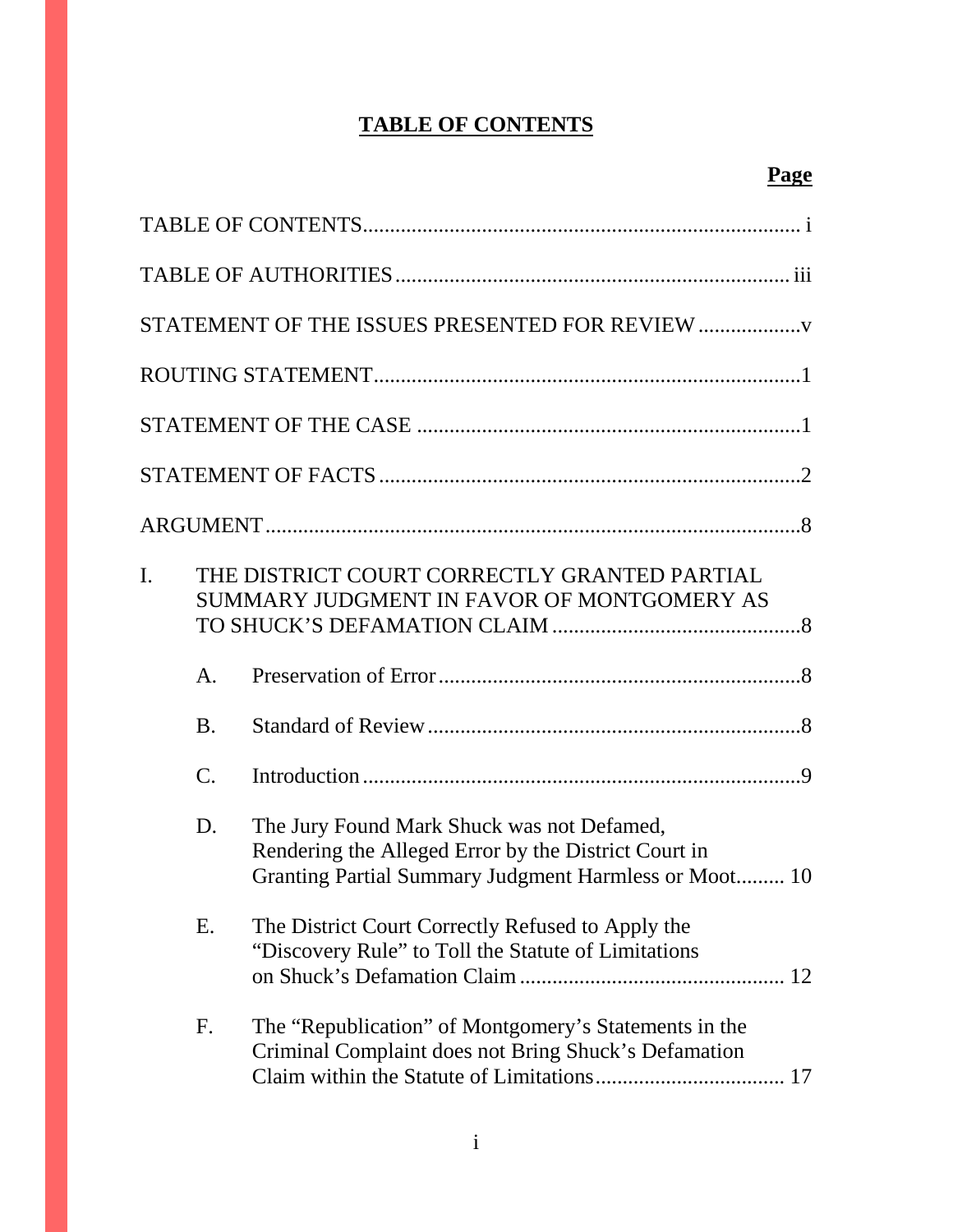|         | G.                                                                                                                 | Alternatively, the Republished Statements of Montgomery<br>in the Criminal Complaint/Minutes of Testimony are Not<br>Actionable, as they were made Preliminary to and/or as |  |
|---------|--------------------------------------------------------------------------------------------------------------------|-----------------------------------------------------------------------------------------------------------------------------------------------------------------------------|--|
|         |                                                                                                                    |                                                                                                                                                                             |  |
| $\Pi$ . | THE DISTRICT COURT CORRECTLY GRANTED<br>PARTIAL SUMMARY JUDGMENT IN FAVOR OF<br>MONTGOMERY AS TO SHUCK'S MALICIOUS |                                                                                                                                                                             |  |
|         |                                                                                                                    |                                                                                                                                                                             |  |
|         | A.                                                                                                                 |                                                                                                                                                                             |  |
|         | <b>B.</b>                                                                                                          |                                                                                                                                                                             |  |
|         | $\mathcal{C}$ .                                                                                                    |                                                                                                                                                                             |  |
|         |                                                                                                                    |                                                                                                                                                                             |  |
|         |                                                                                                                    |                                                                                                                                                                             |  |
|         |                                                                                                                    |                                                                                                                                                                             |  |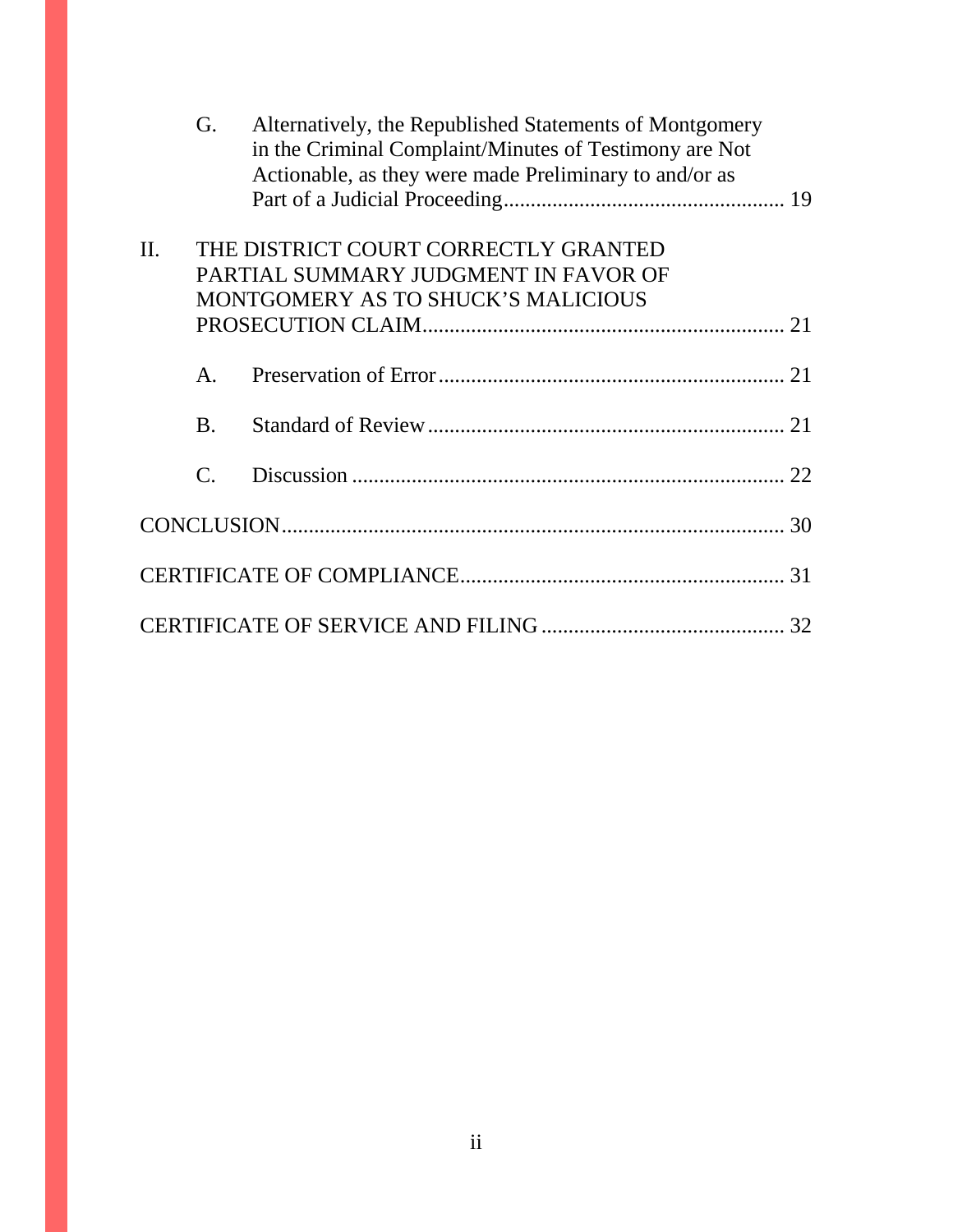# **TABLE OF AUTHORITIES**

| <b>CASES</b>                                                       |
|--------------------------------------------------------------------|
|                                                                    |
| Brown v. First Nat. Bank of Mason City, 193 N.W.2d 547             |
|                                                                    |
|                                                                    |
| Davenport v. City of Corning, 742 N.W.2d 605                       |
| Employers Mut. Cas. Co. v. Cedar Rapids Television Co.,            |
| Grefe & Sidney v. Watters, 525 N.W.2d 821 (Iowa 1994) 11           |
|                                                                    |
| Huegerich v. IBP, Inc., 547 N.W.2d 216 (Iowa 1996) 12,13           |
|                                                                    |
| Kiner v. Reliance Ins. Co., 463 N.W.2d 9 (Iowa 1990)  12,18,19     |
|                                                                    |
|                                                                    |
| Rasmussen Buick-GMC, Inc. v. Roach, 314 N.W.2d 374 (Iowa 1982)  27 |
|                                                                    |
|                                                                    |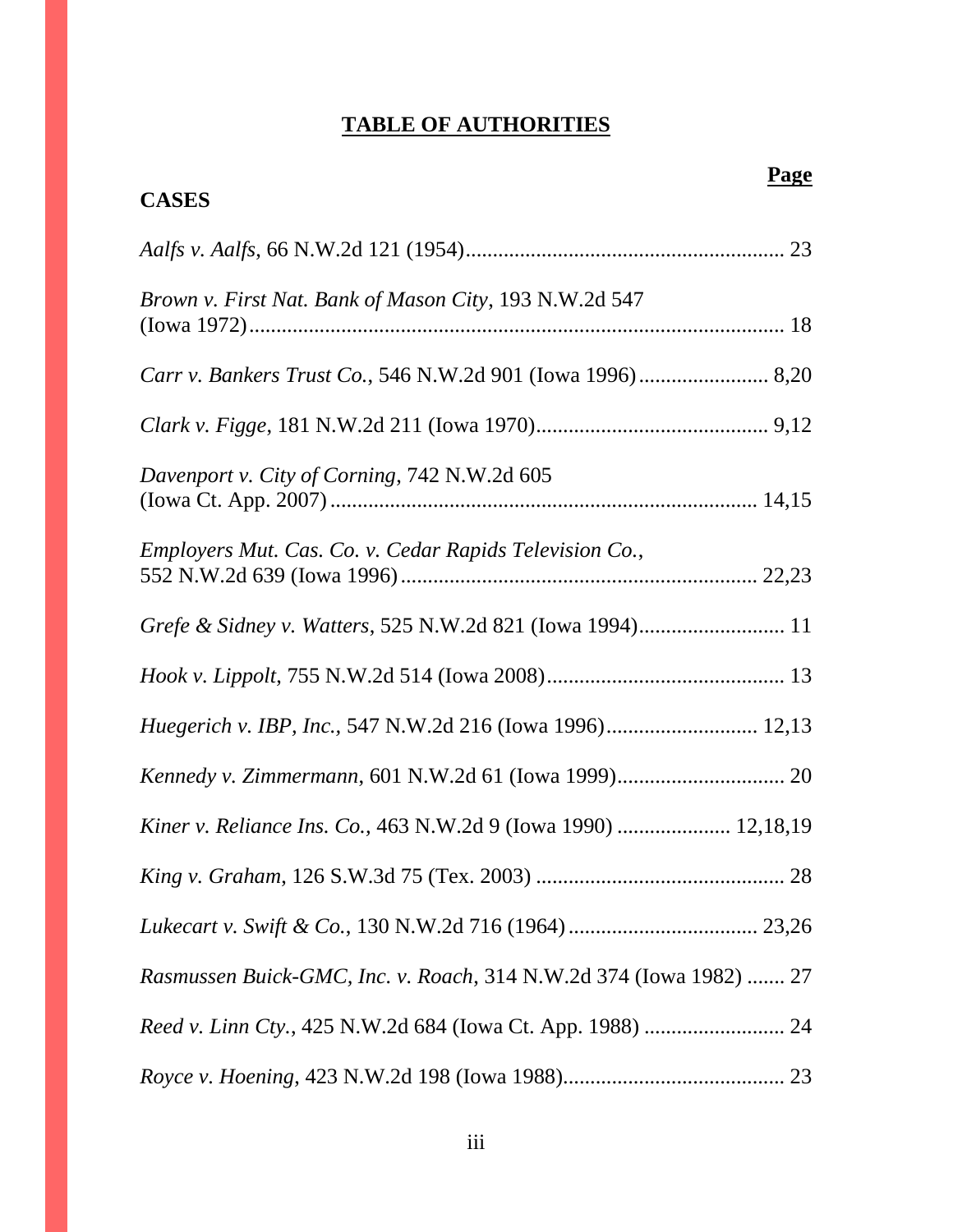| <b>OTHER AUTHORITIES</b>                                           |  |
|--------------------------------------------------------------------|--|
|                                                                    |  |
|                                                                    |  |
| Stites v. Ogden Newspapers, Inc., No. 00-1975, 2002 WL 663621      |  |
| Stevens v. Iowa Newspapers, Inc., 728 N.W.2d 823 (Iowa 2007)  8,21 |  |
|                                                                    |  |
|                                                                    |  |

|--|--|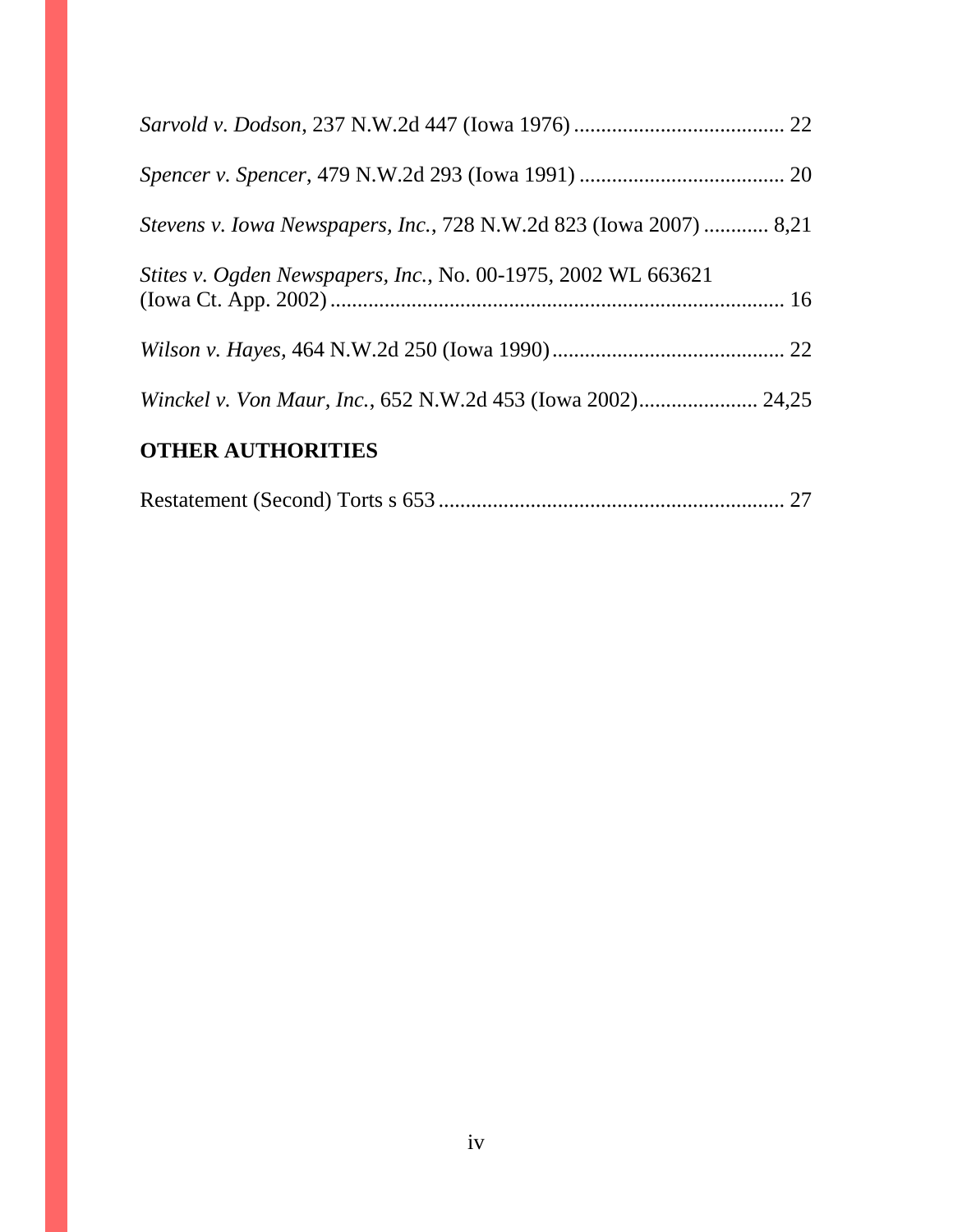#### **STATEMENT OF THE ISSUES PRESENTED FOR REVIEW**

# **I. WHETHER THE DISTRICT COURT CORRECTLY RULED THAT THE STATUTE OF LIMITATIONS BARRED SHUCK'S DEFAMATION CLAIM**

*Brown v. First Nat. Bank of Mason City*, 193 N.W.2d 547 (Iowa 1972)

*Carr v. Bankers Trust Co.*, 546 N.W.2d 901 (Iowa 1996)

*Clark v. Figge*, 181 N.W.2d 211 (Iowa 1970)

*Davenport v. City of Corning*, 742 N.W.2d 605 (Iowa Ct. App. 2007)

*Grefe & Sidney v. Watters*, 525 N.W.2d 821 (Iowa 1994)

*Hook v. Lippolt*, 755 N.W.2d 514 (Iowa 2008)

*Huegerich v. IBP, Inc.,* 547 N.W.2d 216 (Iowa 1996)

*Kennedy v. Zimmermann*, 601 N.W.2d 61 (Iowa 1999)

*Kiner v. Reliance Ins. Co.,* 463 N.W.2d 9 (Iowa 1990)

*Spencer v. Spencer*, 479 N.W.2d 293 (Iowa 1991)

*Stevens v. Iowa Newspapers, Inc.*, 728 N.W.2d 823 (Iowa 2007)

*Stites v. Ogden Newspapers, Inc.*, No. 00-1975, 2002 WL 663621 (Iowa Ct. App. 2002)

# **II. WHETHER THE DISTRICT COURT CORRECTLY RULED THAT THERE WAS NO GENUINE ISSUE OF MATERIAL FACT AS TO WHETHER MONTGOMERY WAS LIABLE FOR MALICIOUS PROSECUTION**

*Aalfs v. Aalfs*, 66 N.W.2d 121 (1954)

*Employers Mut. Cas. Co. v. Cedar Rapids Television Co.*, 552 N.W.2d 639 (Iowa 1996)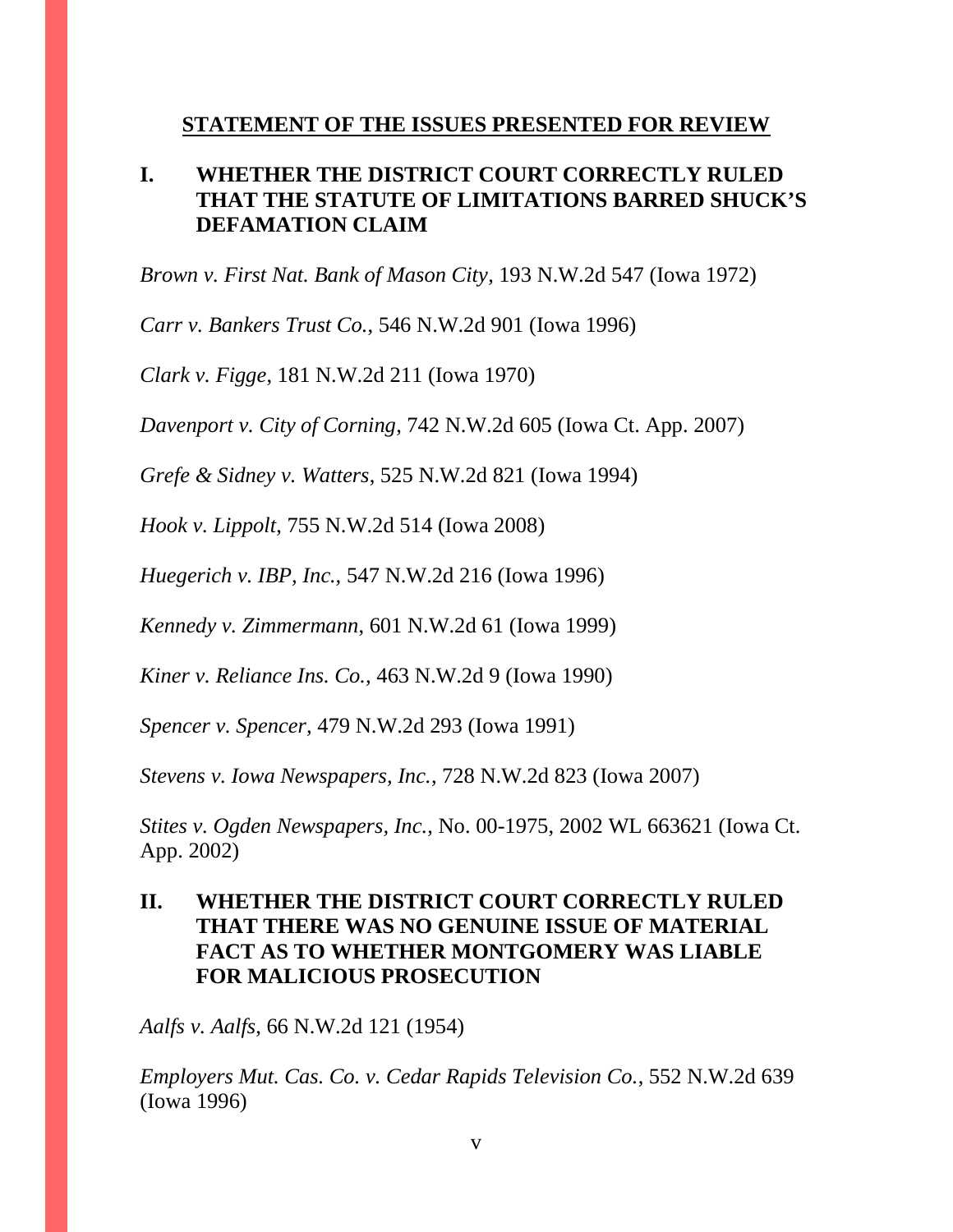*King v. Graham*, 126 S.W.3d 75 (Tex. 2003)

*Lukecart v. Swift & Co.*, 130 N.W.2d 716 (1964)

*Rasmussen Buick-GMC, Inc. v. Roach*, 314 N.W.2d 374 (Iowa 1982)

*Reed v. Linn Cty.*, 425 N.W.2d 684 (Iowa Ct. App. 1988)

Restatement (Second) Torts s 653

*Royce v. Hoening*, 423 N.W.2d 198 (Iowa 1988)

*Sarvold v. Dodson*, 237 N.W.2d 447 (Iowa 1976)

*Stevens v. Iowa Newspapers, Inc.*, 728 N.W.2d 823 (Iowa 2007)

*Wilson v. Hayes,* 464 N.W.2d 250 (Iowa 1990)

*Winckel v. Von Maur, Inc.*, 652 N.W.2d 453 (Iowa 2002)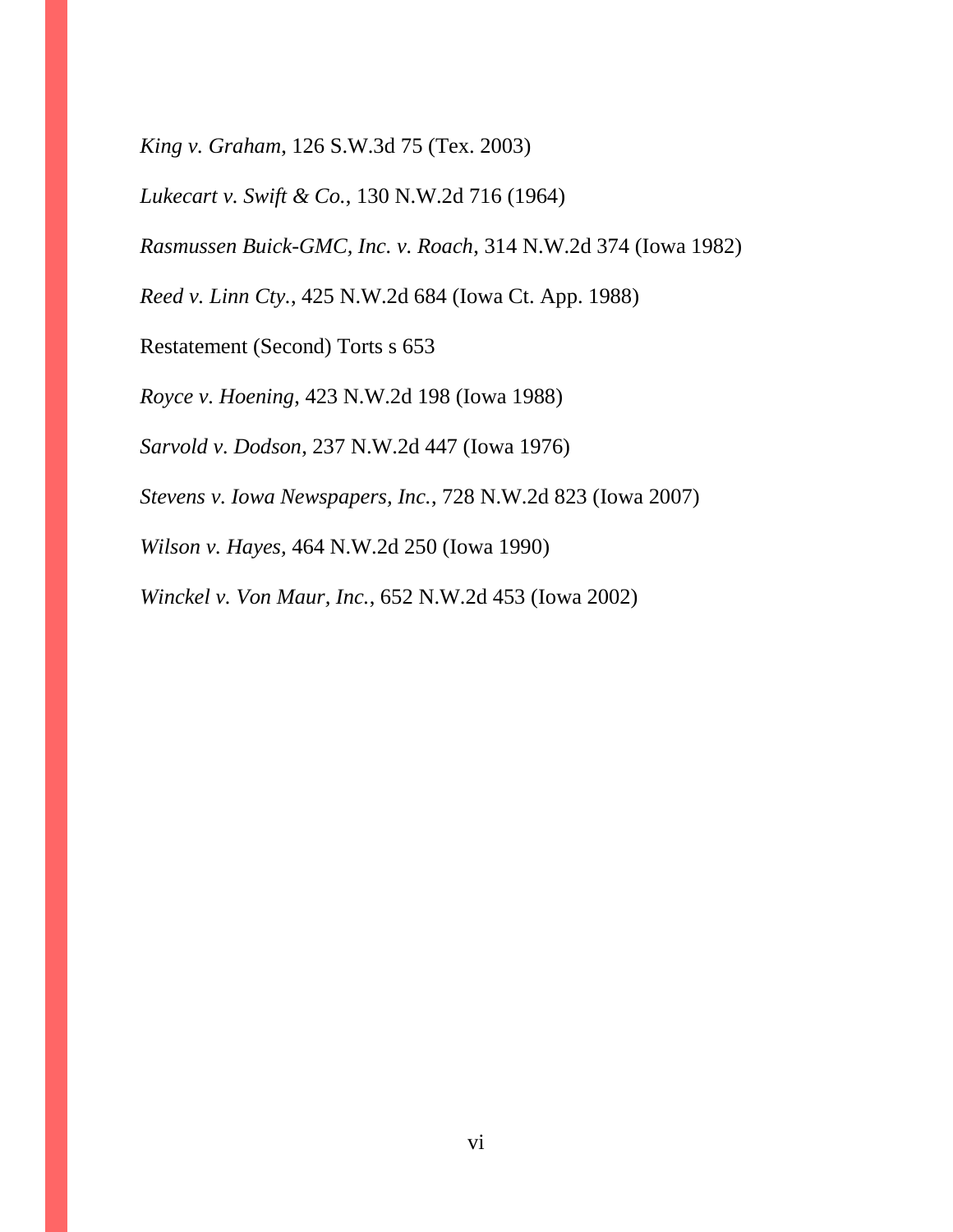#### **ROUTING STATEMENT**

Appellee, Pat Montgomery (hereinafter "Montgomery"), respectfully requests that this case be transferred to the Iowa Court of Appeals, as it presents the application of existing legal principles. Contrary to the claim by the Appellants, Mark Shuck (hereinafter "Shuck") and Linda Linn (hereinafter "Linn"), the resolution of this case does not require the application of legal principles that are of first impression. Further, although the "discovery rule" and its application in defamation cases is largely unexplored in Iowa case law, this particular case can be decided without even addressing the discovery rule issue. This is because the jury, in finding in favor of the defendants, considered all evidence presented on defamation and found that no defamation had occurred, making the issue moot as to whether the District Court erred in strictly applying the discovery rule and granting Montgomery's Motion for Summary Judgment. Montgomery does not request oral argument in this matter but requests to be heard if the Court so orders.

#### **STATEMENT OF THE CASE**

This appeal arises from a Petition filed by Linn and Shuck alleging the following causes of action against Montgomery: defamation, malicious prosecution, and abuse of process. (App. Vol. I, 3–5). Generally, Linn and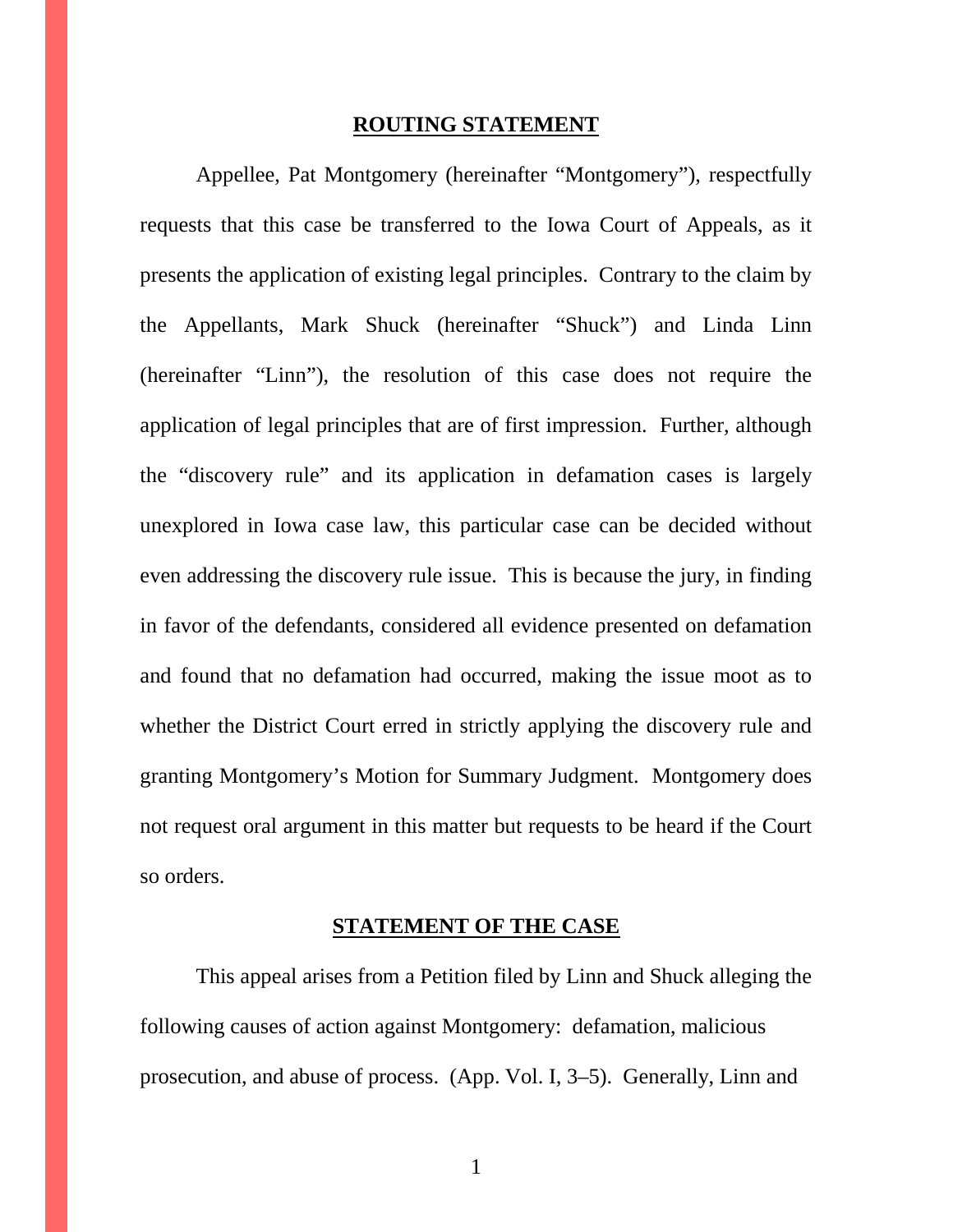Shuck sought damages, including punitive damages, resulting from Montgomery's statements to police and the county attorney regarding alleged criminal activity of Linn and Shuck, which ultimately resulted in criminal charges being filed against Shuck. (App. Vol. I, 2–3).

Montgomery filed a motion for summary judgment on or about February 18, 2016, asking the District Court to rule as a matter of law on all causes of action asserted by Linn and Shuck. (App. Vol. I, 26). The District Court partially granted summary judgment in favor of Montgomery. (App. Vol. II, 218). In its Ruling, the District Court dismissed Shuck's claims of defamation, abuse of process, and malicious prosecution. (Id.). The District Court denied Montgomery's motion for summary judgment as to Linn's claim for consortium damages. (Id.). The only viable claim remaining against Montgomery after the District Court's Ruling was Linn's claim for consortium damages resulting from the alleged defamation of Shuck.

A jury trial in the matter commenced on April 25, 2016. The jury returned a verdict finding that Montgomery did not defame Shuck. (App. Vol. II, 248). Therefore, no consortium damages were awarded to Linn. (Id.).

#### **STATEMENT OF FACTS**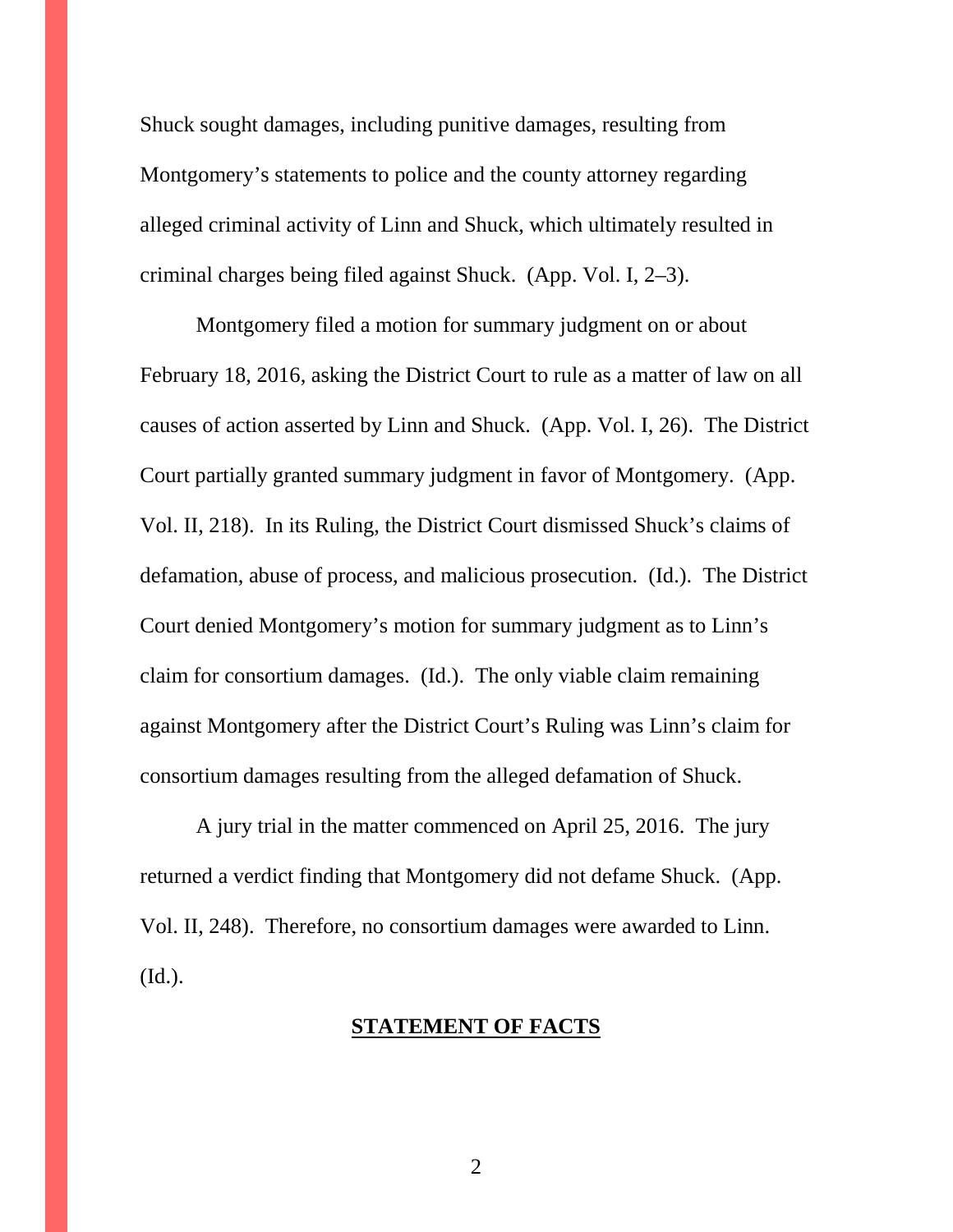Partridge Villa Townhomes Association, Inc. III, also known as "Building X" (hereinafter "Building X"), a sub-association of the Pheasant Hills Homeowners Association, is a homeowners' association that, at all relevant times, represented and managed six (6) units/homeowners in a condominium property. (App. Vol. III, 360, 369). Linn began living in Building X sometime in 1997. (App. Vol III, 357). Shuck then moved into Linn's Building X unit in 2001. (App. Vol. III, 364). Shuck became president of Building X sometime in 2004 and resigned from that position in 2008. (App. Vol. III, 365, 366). Montgomery moved into a unit adjacent to Linn and Shuck's Building X unit in July 2011 and served as treasurer of Building X during 2012. (App. Vol. III, 347). Defendant, Christy Schrader (hereinafter "Schrader"), purchased a unit in Building X in May 2008 and began serving as president of Building X in late 2009 or early 2010. (App. Vol. III, 358). Defendant, Brad Allen (hereinafter "Allen"), served as the accountant for Building X beginning in 1995. (App. Vol. III, 352).

After Shuck resigned as president of Building X in 2008, Cleyon Shafer became president, at which point it was discovered that Building X had very little money. (App. Vol. III, 360, 361). As a result, Cleyon Shafer initiated an investigation into the finances of Building X. (App. Vol. III, 361). From that investigation, it was discovered that Shuck had been writing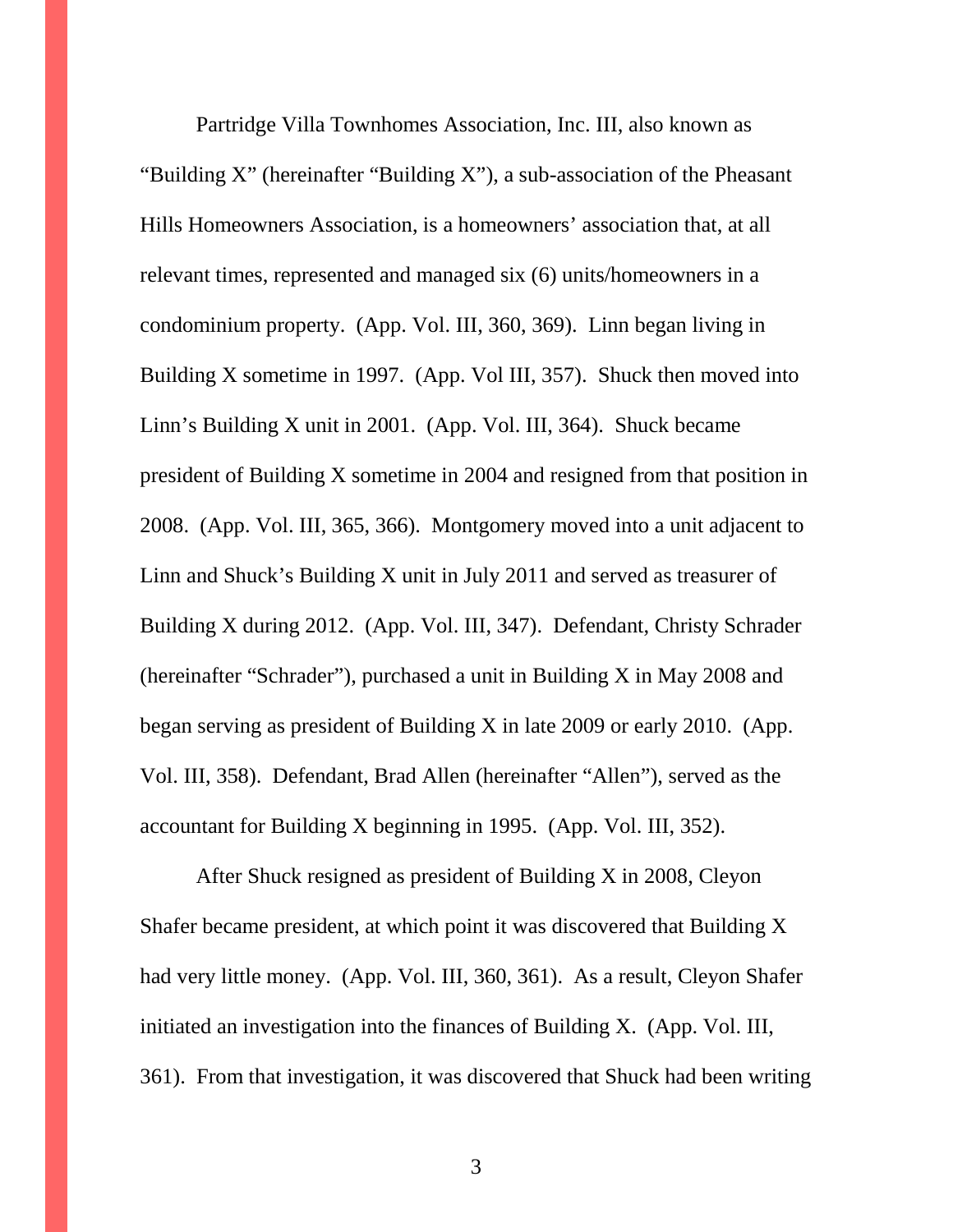checks to himself and third parties on Building X's account for services and materials that had not been approved by the members of Building X. (Id.). Those included four unapproved payments, including checks to K&K Hardware, Egger Engineering, Brad Allen Accounting, and for gutter cleaning services. (App. Vol. III, 341). It was also discovered that Shuck and Linn had not been paying their association dues. (App. Vol. III, 361). In an attempt to recover those funds, in May 2009, Cleyon Shafer drafted and sent a letter requesting that the money be paid back to the association. (App. Vol. III, 311, 361). Linn and Shuck did not pay back the money. (App. Vol. III, 361). The association then filed a small claims action to recover the unpaid dues and some unapproved expenditures. (App. Vol. III, 363). The association was awarded damages for the unpaid dues and a portion of the unapproved expenditures, totaling around \$5,000.00. (Id.).

After Cleyon Shafer resigned as president in late 2009 or early 2010 due to health reasons, Schrader became president of Building X. (App. Vol. III, 361). Montgomery could not locate any annual budgets entered during Shuck's presidency or approvals for the expenditures at issue in Building X's records. (App. Vol. III, 345–46). The bylaws of Building X required the majority of membership to approve all expenditures unless the expenditures fell within budgeted items approved by the association, in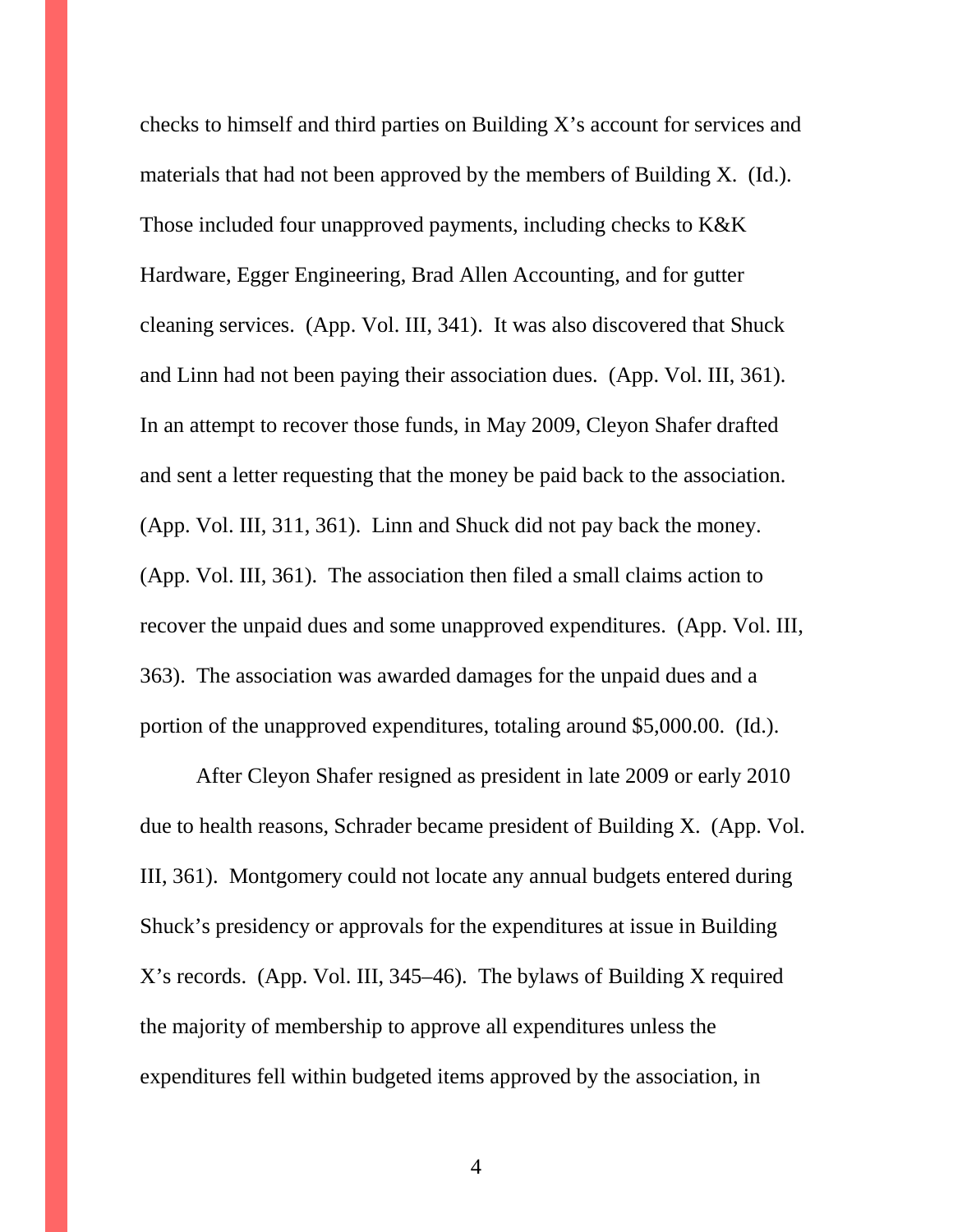which case the treasurer was authorized to disburse the funds. (App. Vol. III, 297, 345). Montgomery then communicated with an assistant county attorney at the Scott Count Attorney's Office twice during the month of January 2012. (App. Vol. III, 339). On the first occasion, Montgomery met in-person with the assistant county attorney and spoke with her about the four financial issues detailed in Cleyon Schafer's May 2009 letter. (App. Vol. III, 348). Montgomery was informed during this meeting that the four schemes occurred outside the statute of limitations and, therefore, could not form the basis of a criminal prosecution of Shuck. (Id.).

Montgomery, along with Schrader, then continued the investigation into the finances of Building X. (App. Vol. III, 361). Part of the investigation included reviewing numerous past water bills for Building X. (App. Vol. III, 349). Montgomery discovered that Building X, since March 1997, had been paying water bills for a spigot located behind Linn and Shuck's townhome. (App. Vol. III, 343, 362). The checks issued on Building X's account were signed by Shuck, and the address listed on the water bills was to Linn and Shuck's residence. (App. Vol. III, 344, 359). The investigation revealed that the expenditures at issue, including the water bills, were never approved by the association. (App. Vol. III, 345–46).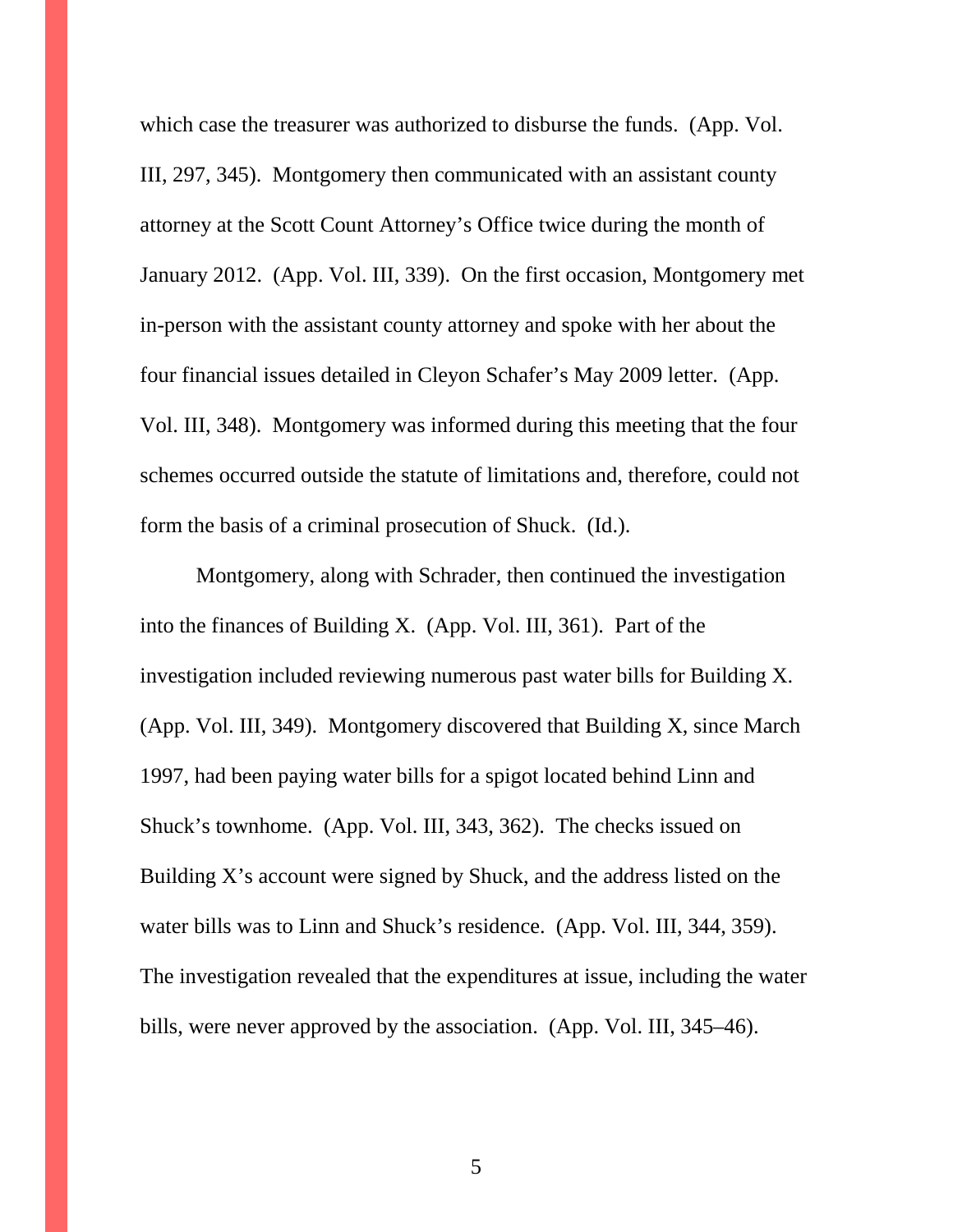Montgomery then emailed the information he had compiled on the water bill scheme to the assistant county attorney. (App. Vol. III, 349). Montgomery was told by the assistant county attorney that there was probable cause for a criminal investigation and was instructed to produce any evidence for a criminal prosecution. (App. Vol. III, 339). After speaking to the assistant county attorney via telephone regarding the water bill issue, Montgomery continued his investigation and discovered an additional eight instances of unapproved spending of Building X funds by Shuck. (App. Vol. III, 349). It was discovered that Linn and Shuck had used Building X funds to cover additional expenses which were not approved. (App. Vol. III, 350). In total, including those schemes detailed in Cleyon Schafer's letter and the water bill issue, there were thirteen instances of unapproved payments using Building X funds while Shuck was President. (Id.).

On December 17, 2012, a binder of documents summarizing the thirteen schemes was compiled and submitted by Montgomery to Officer Dennis Tripp of the Bettendorf Police Department. (App. Vol. III, 350, 351). The investigation into the schemes was then assigned to Detective Brad Levetzow. (App. Vol. III, 323). After determining all but one of the alleged schemes was either outside the statute of limitations or lacking in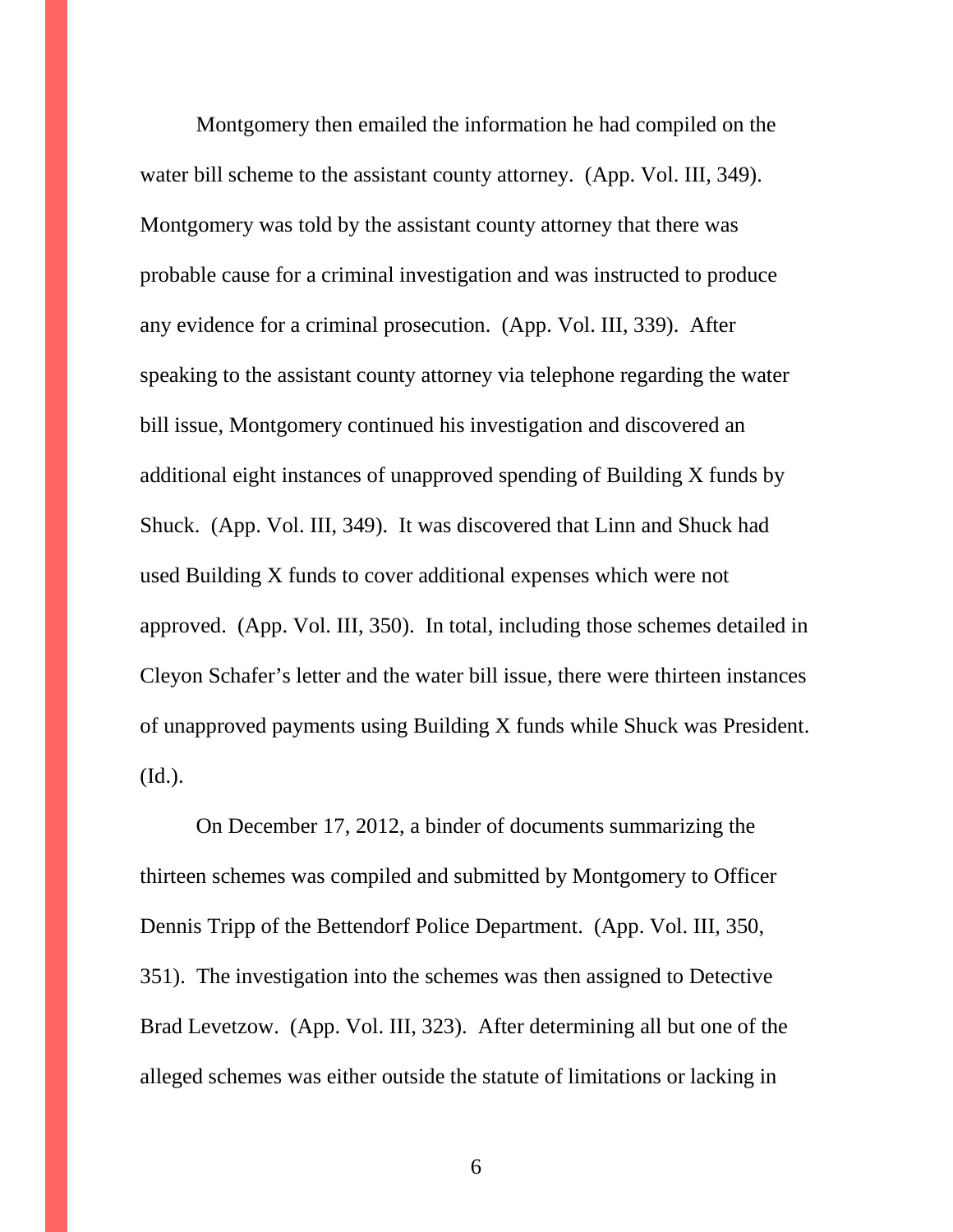information, Detective Levetzow moved forward only with his investigation into the water bill scheme. (App. Vol. III, 324). Detective Levetzow reviewed the water bills, which had a billing address of Linn and Shuck's residence, and check registers, both of which showed the association had made payments on the water bills beginning in 1997, the year Linn moved into her residence. (App. Vol. III, 334, 357). Based on the water bills, Detective Levetzow concluded that the water line was installed by Linn or Shuck. (App. Vol. III, 335). Detective Levetzow's investigation ultimately resulted in the filing of a criminal complaint against Shuck for second degree theft. (App. Vol. III, 325, 337). Detective Levetzow confirmed that victims, such as Building X, have no right to instruct a detective to file criminal charges. (App. Vol. III, 335). And, in this case, Detective Levetzow testified that Montgomery did not have any say as to whether to proceed with the charge or submit it to the county attorney. (Id.). He relied on the hard evidence—the water bills—and came to his own conclusion to pursue charges. (Id.).

After Detective Levetzow signed the criminal complaint and affidavit, the prosecution of Shuck was taken over by the county attorney. (App. Vol. III, 326–27). The Scott County Attorney's Office filed a trial information formally charging Shuck with second degree theft. (App. Vol. III, 367–68).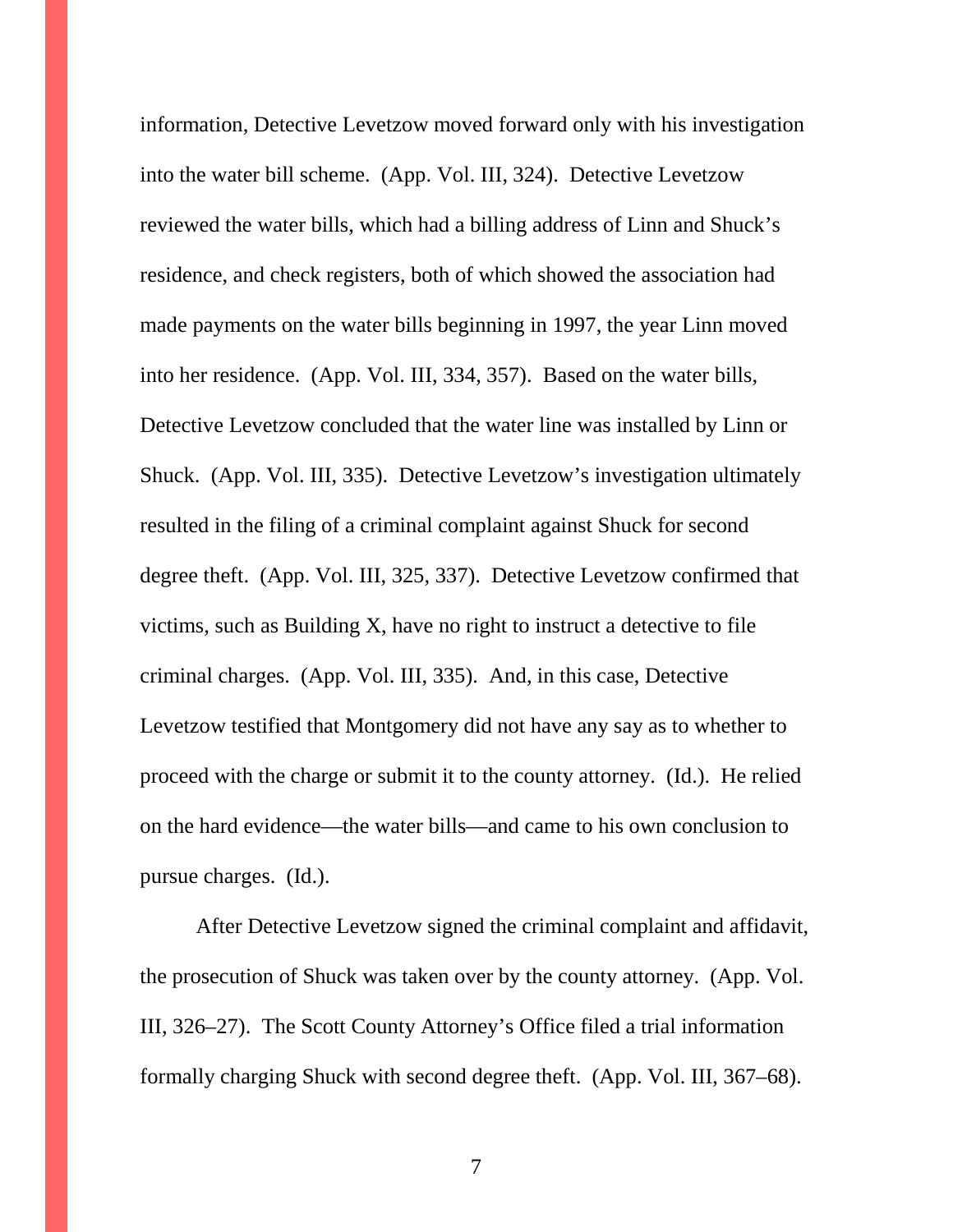The charges were ultimately dismissed due to the trial information being filed more than three years after the last alleged criminal act. (App. Vol. III, 368).

#### **ARGUMENT**

# **I. THE DISTRICT COURT CORRECTLY GRANTED PARTIAL SUMMARY JUDGMENT IN FAVOR OF MONTGOMERY AS TO SHUCK'S DEFAMATION CLAIM**

#### **A. Preservation of Error**

Montgomery agrees that this issue has been properly preserved.

## **B. Standard of Review**

On appeal, a district court's granting of a motion for summary judgment is reviewed for correction of errors at law. *Stevens v. Iowa Newspapers, Inc.*, 728 N.W.2d 823, 827 (Iowa 2007) (citing *Carr v. Bankers Trust Co.*, 546 N.W.2d 901, 902 (Iowa 1996)). Therefore, the District Court's ruling in its order filed on April 11, 2016, in which it granted, in part, Mr. Montgomery's motion for summary judgment, should be reviewed by this Court for errors at law.

#### **C. Introduction**

Linn and Shuck first claim that the District Court erred in partially granting Montgomery's motion for summary judgment. In his motion, Montgomery sought summary judgment as to Shuck's defamation claim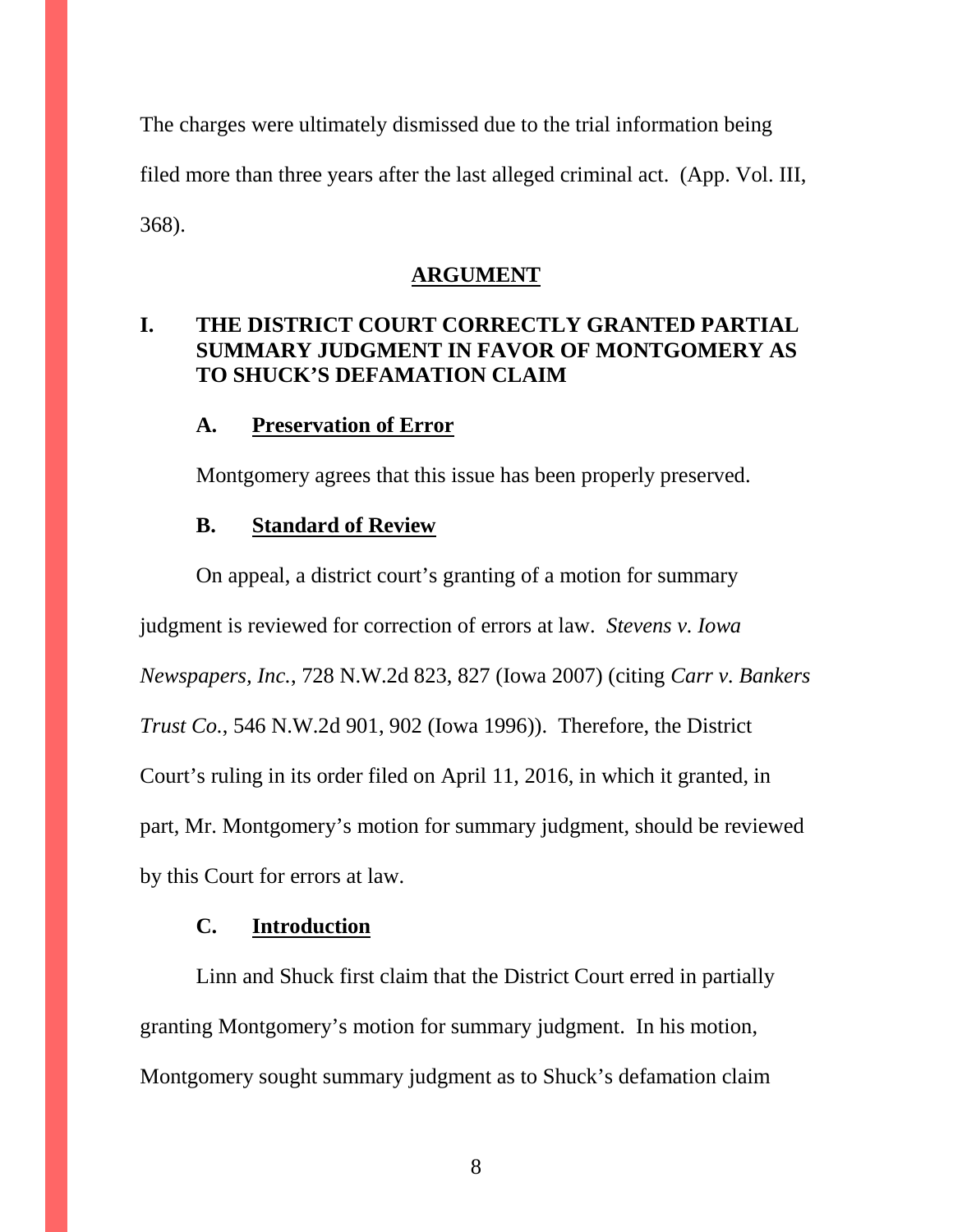based on the fact that Montgomery's alleged statements were made outside the two-year statute of limitations period. *See Clark v. Figge*, 181 N.W.2d 211, 215 (Iowa 1970) (holding the two-year statute of limitations under Iowa Code section 614.1(2) applies to defamation claims). The alleged defamatory statements by Montgomery were made between December 2012 and March 2013. (App. Vol. I, 2). Linn and Shuck did not file their Petition until March 10, 2015, more than two (2) years after the last alleged defamatory statement was published by Montgomery. Based on these facts, the District Court partially granted Montgomery's motion for summary judgment, dismissing Shuck's defamation claim on statute of limitations grounds. (App. Vol. II, 211–12).

Montgomery presents two arguments in response to Shuck's assertion that the District Court erred in granting partial summary judgment, each of which is addressed, in turn, below. First, Montgomery asserts that any error committed by the District Court in granting partial summary judgment was rendered harmless or moot by the verdict of the jury. Second, the District Court did not, in fact, err in granting partial summary judgment and refusing to apply the "discovery rule" to toll the statute of limitations on Shuck's defamation claim.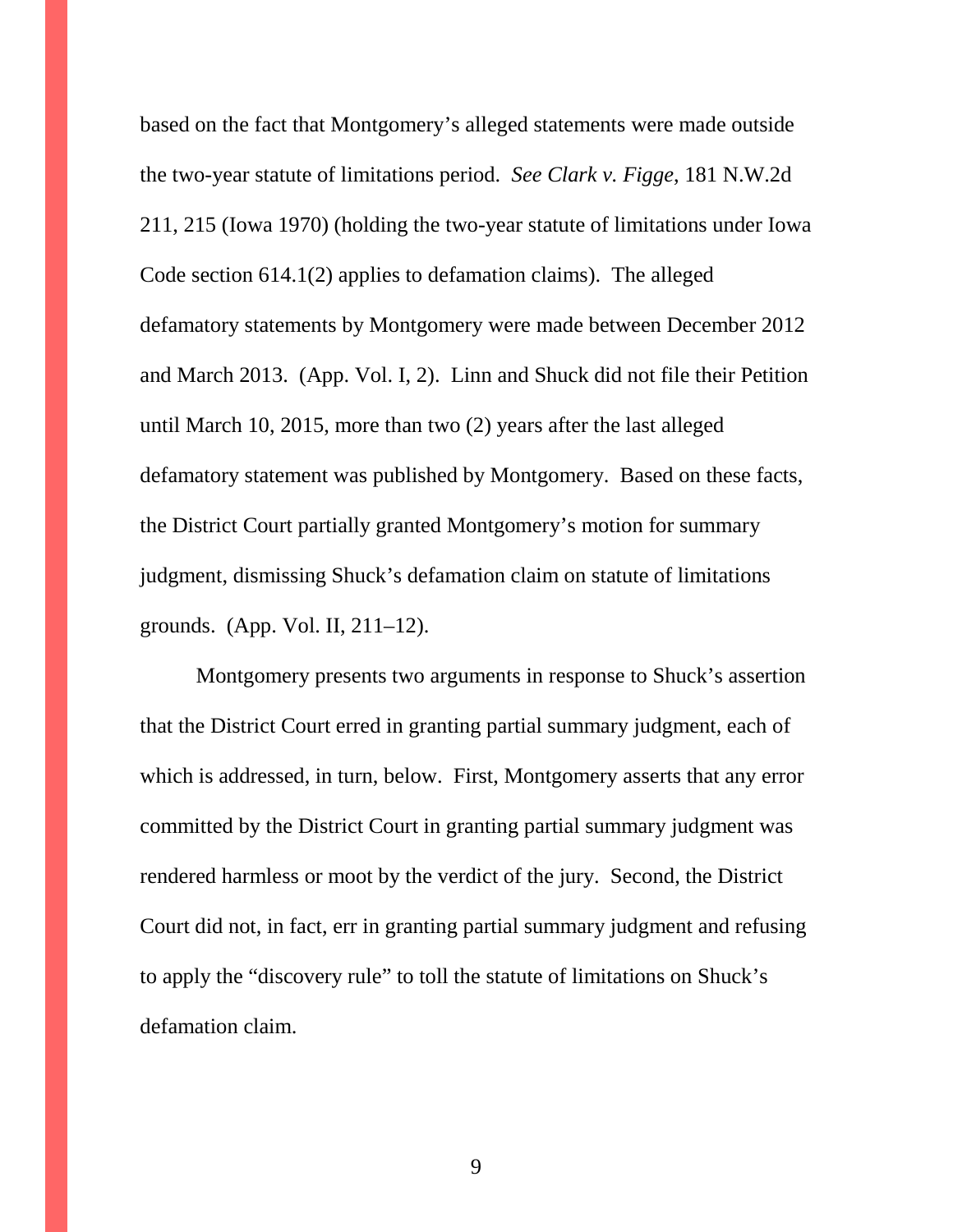# **D. The Jury Found Mark Shuck was not Defamed, Rendering the Alleged Error by the District Court in Granting Partial Summary Judgment Harmless or Moot**

Montgomery first asserts that any alleged error by the District Court in granting partial summary judgment was rendered moot by the jury's verdict. Therefore, this Court need not address whether the District Court correctly refused to apply the "discovery rule" to toll the statute of limitations on Shuck's defamation claim.

It is important to first clearly set forth the disposition of the various claims of Shuck and Linn following the District Court's ruling on summary judgment. As stated above, in its April 11, 2016 summary judgment ruling, the District Court dismissed Shuck's defamation claim on statute of limitations grounds, finding the statements of Montgomery were published outside the two-year limitation period. (App. Vol. II, 211–12). However, the District Court found that because a loss of consortium claim is an independent, non-derivative action—and therefore does not accrue at the same time as the underlying claim for statute of limitations purposes— Linn's consortium claim survived summary judgment. (App. Vol. II, 217– 18). Therefore, the only theory of recovery against Montgomery that was submitted to the jury was Linn's consortium claim resulting from the alleged defamation of Shuck. (App. Vol. II, 248–50). In determining whether Linn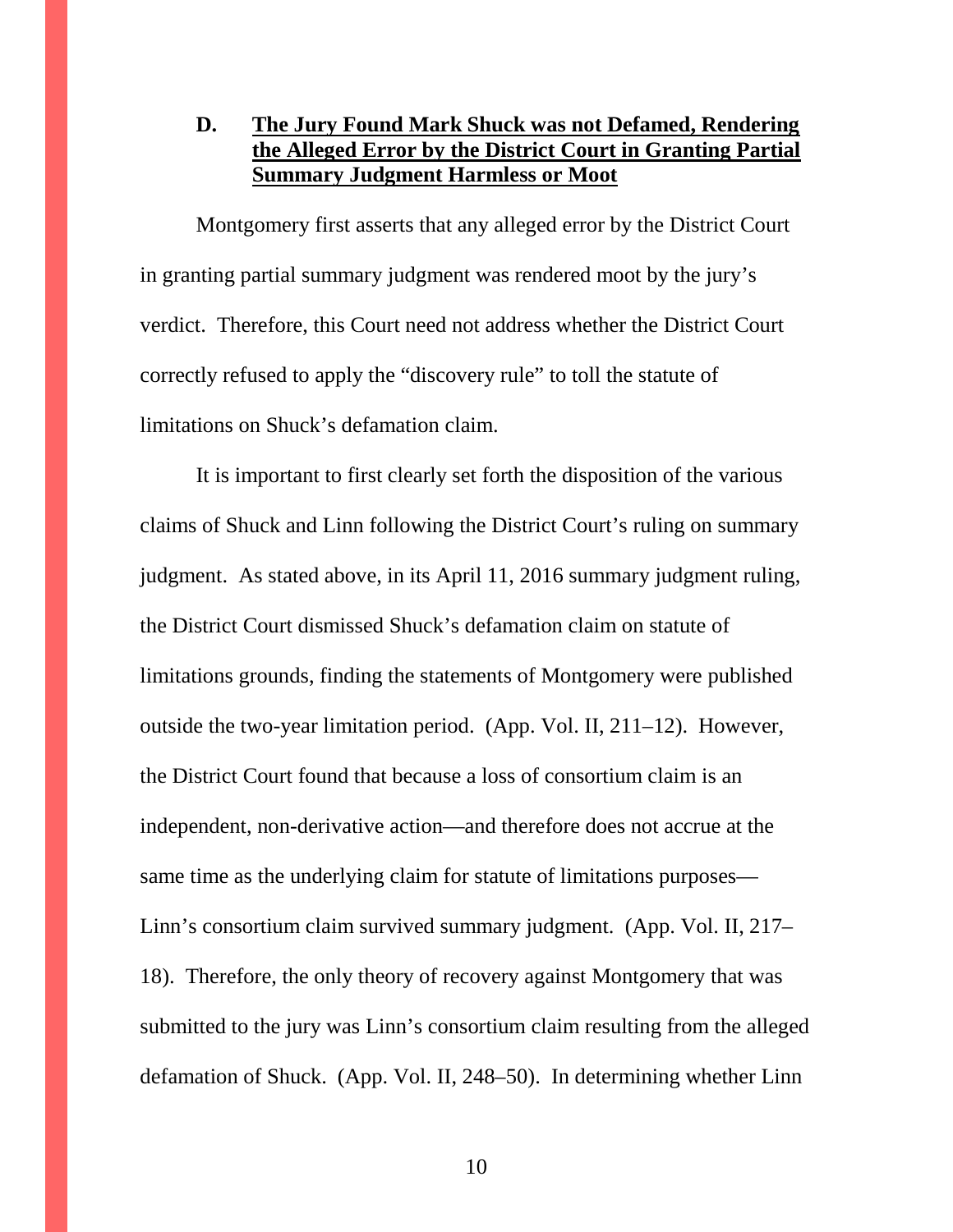suffered a loss of consortium, all alleged defamatory statements made by Montgomery were presented and considered by the jury. These statements were contained in the binder of documents that Montgomery submitted to the Bettendorf Police Department. (App. Vol. III, 348). In fact, the jury was specifically instructed to consider all alleged defamatory statements made by Montgomery regarding Shuck. (App. Vol. II, 244, 245). The jury, in answering the verdict form, found that Montgomery did not defame Shuck and awarded no damages to Linn for her consortium claim. (App. Vol. II, 248).

Because the jury considered all alleged defamatory statements in considering Linn's consortium claim—and found Montgomery did not commit defamation—the alleged error by the District Court in granting partial summary judgment and dismissing Shuck's defamation claim was harmless or moot. *See Grefe & Sidney v. Watters*, 525 N.W.2d 821, 825–26 (Iowa 1994) (holding any error in granting summary judgment in favor of party was rendered harmless or moot where subsequent jury verdict found that party not to be liable). In other words, even if the District Court would have denied Montgomery's motion for summary judgment and allowed Shuck's underlying defamation claim to proceed to trial, the jury still would have found that Shuck was not defamed by the statements of Montgomery.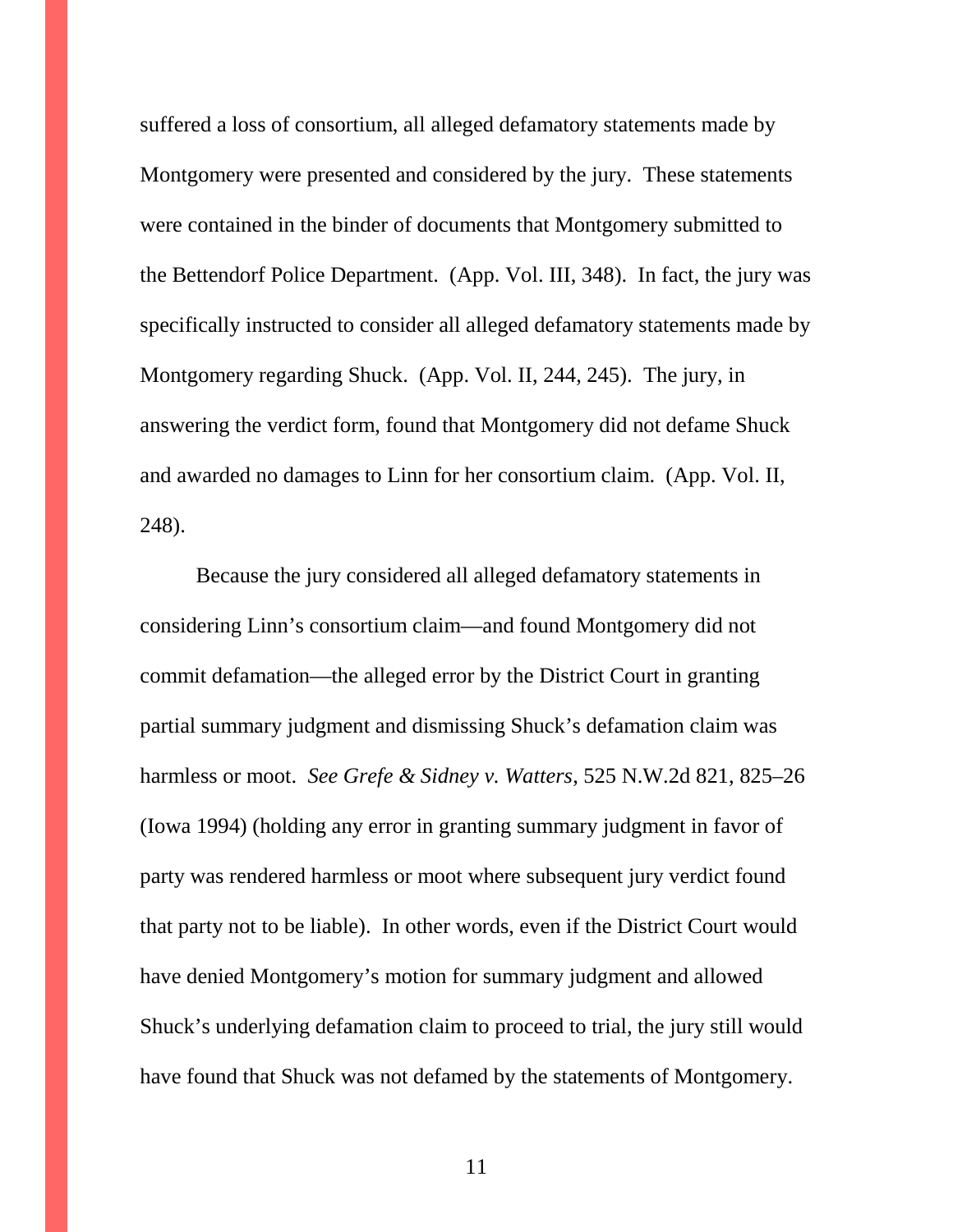With the jury finding that Montgomery did not commit defamation against Shuck, the alleged error of the District Court in dismissing Shuck's defamation claim is harmless or moot.

# **E. The District Court Correctly Refused to Apply the "Discovery Rule" to Toll the Statute of Limitations on Shuck's Defamation Claim**

Linn and Shuck claim that the District Court, in ruling on summary judgment, erred in not applying the "discovery rule" to toll the statute of limitations on Shuck's defamation claim. For the following reasons, the District Court properly refused to apply the discovery rule and dismiss Shuck's defamation claim on statute of limitations grounds.

The two-year statute of limitations period under Iowa Code section 614.1(2) applies to defamation claims. *See Clark*, 181 N.W.2d at 215. In *Kiner v. Reliance Ins. Co.,* 463 N.W.2d 9, 13 (Iowa 1990), the Iowa Supreme Court held that the two-year statute of limitations for slander claims begins to run "on the date of publication." "Publication is an essential element of defamation and simply means a communication of statements to one or more third persons." *Huegerich v. IBP, Inc.,* 547 N.W.2d 216, 221 (Iowa 1996). A defamatory statement is published when it is heard and understood by a third person to be defamatory. *Id.*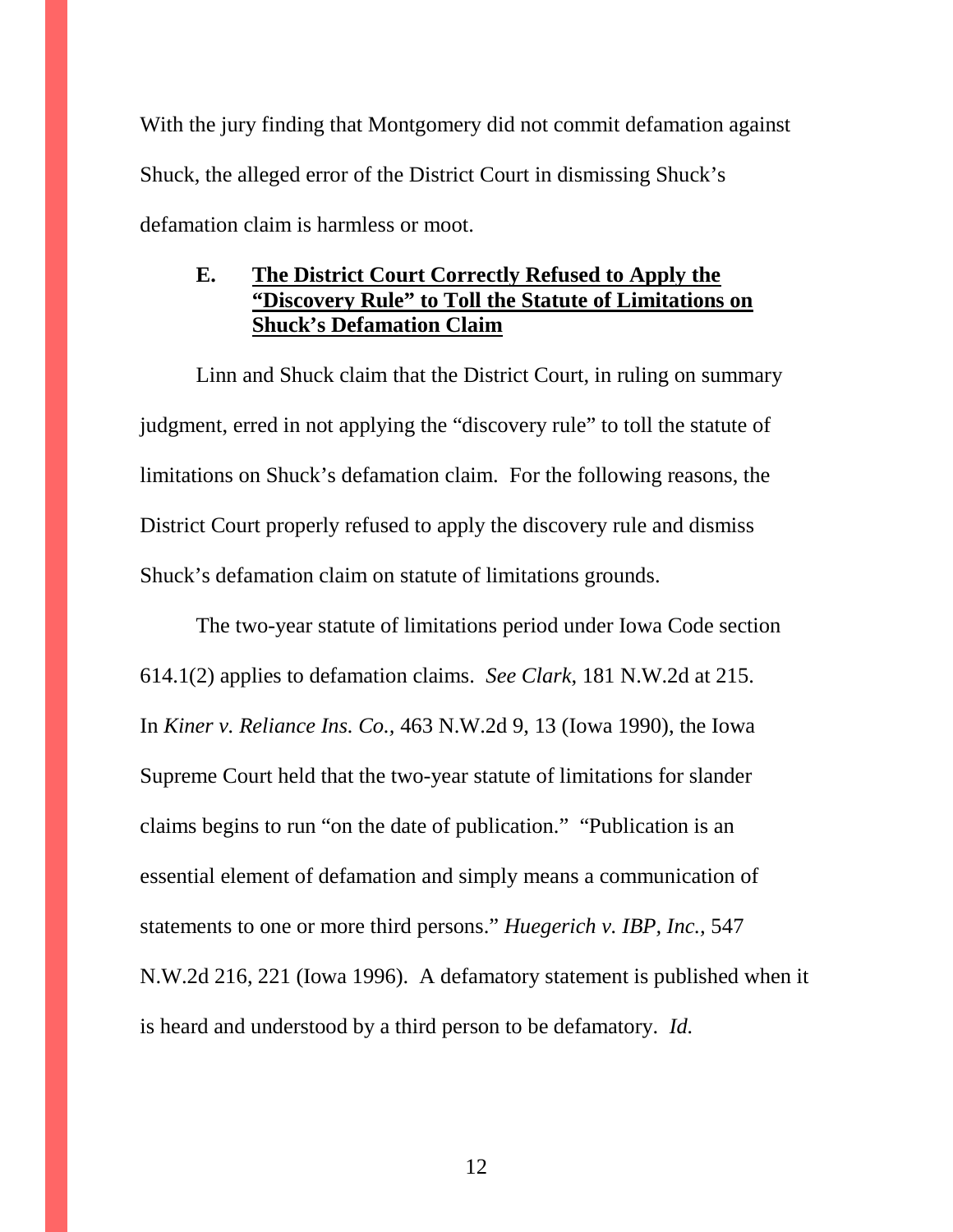The only relevant inquiry for statute of limitations purposes is when Montgomery made the allegedly slanderous statements. In their Petition, Linn and Shuck claimed that the alleged defamatory statements occurred between December 2012 and March 2013. (App. Vol. I, 2). In his sworn answers to interrogatories, Shuck stated that the last defamatory statement by Montgomery was made on March 4, 2013. (App. Vol. I, 102). Montgomery did not have any discussions with members of the Bettendorf Police Department or the Scott County Attorney's Office after March 4, 2013. (App. Vol. I, 94). Linn and Shuck did not file their Petition until March 10, 2015, more than two (2) years after the last alleged defamatory statement was published. As a result, the Shuck's defamation claim against Montgomery was barred by the statute of limitations, and the District Court correctly dismissed the claim on summary judgment.

Shuck, in order to avoid the statute of limitations, argues that the "discovery rule" should toll the statute on his defamation claim. "Under the 'discovery rule,' the statute of limitations does not begin to run until the injured person has actual or imputed knowledge of all the elements of the cause of action." *Hook v. Lippolt*, 755 N.W.2d 514, 521 (Iowa 2008) (internal quotations omitted). In an unpublished decision, the Iowa Court of Appeals addressed the question as to whether the discovery rule applies to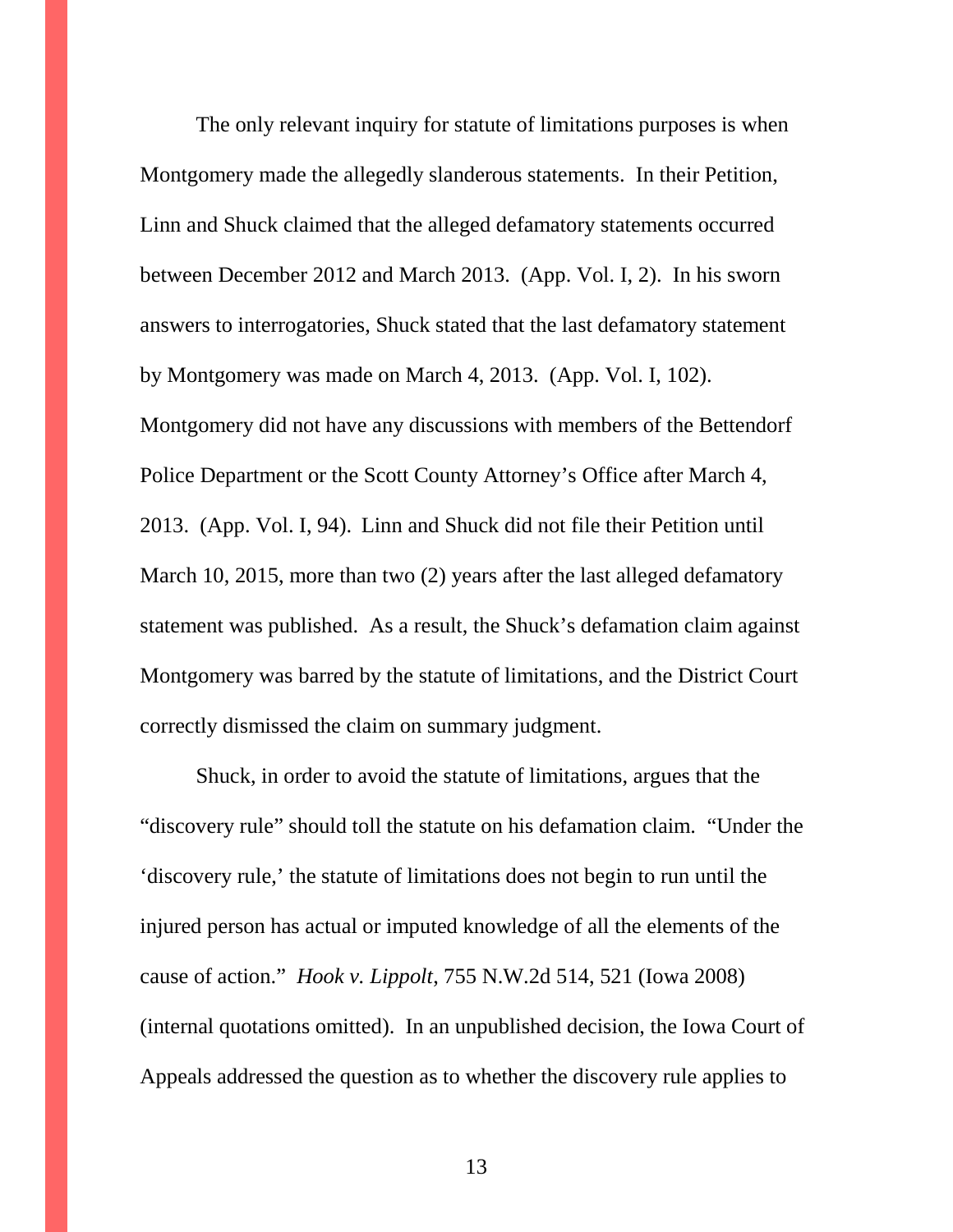the statute of limitations on a claim of defamation. *Davenport v. City of Corning*, 742 N.W.2d 605 at \*6 (Iowa Ct. App. 2007) (unpublished decision). In *Davenport*, the plaintiff, a former police officer in the defendant's department, brought a defamation claim against the defendant based on a conversation between two police officers regarding rumors that the plaintiff had abused his wife. *Id.* at \*6. The statements were made outside the two-year statute of limitations period, but the plaintiff argued the discovery rule should toll the statute, given that he could not have known of the private comments at the time they were published. *Id.* The Iowa Court of Appeals found that the discovery rule did not apply to defamation claims. *Id.* "We accordingly conclude the district court was correct in finding the statute of limitations begins to run on the date of publication, not on the date the plaintiff discovers or reasonably should have discovered the slanderous statement." *Id.*

Thus, the "discovery rule"—the rule that a statute of limitations does not begin to run until the plaintiff knows of or reasonably should know of the actionable conduct—does not apply to defamation claims, *see id.*, and the District Court properly granted summary judgment on Shuck's defamation claim.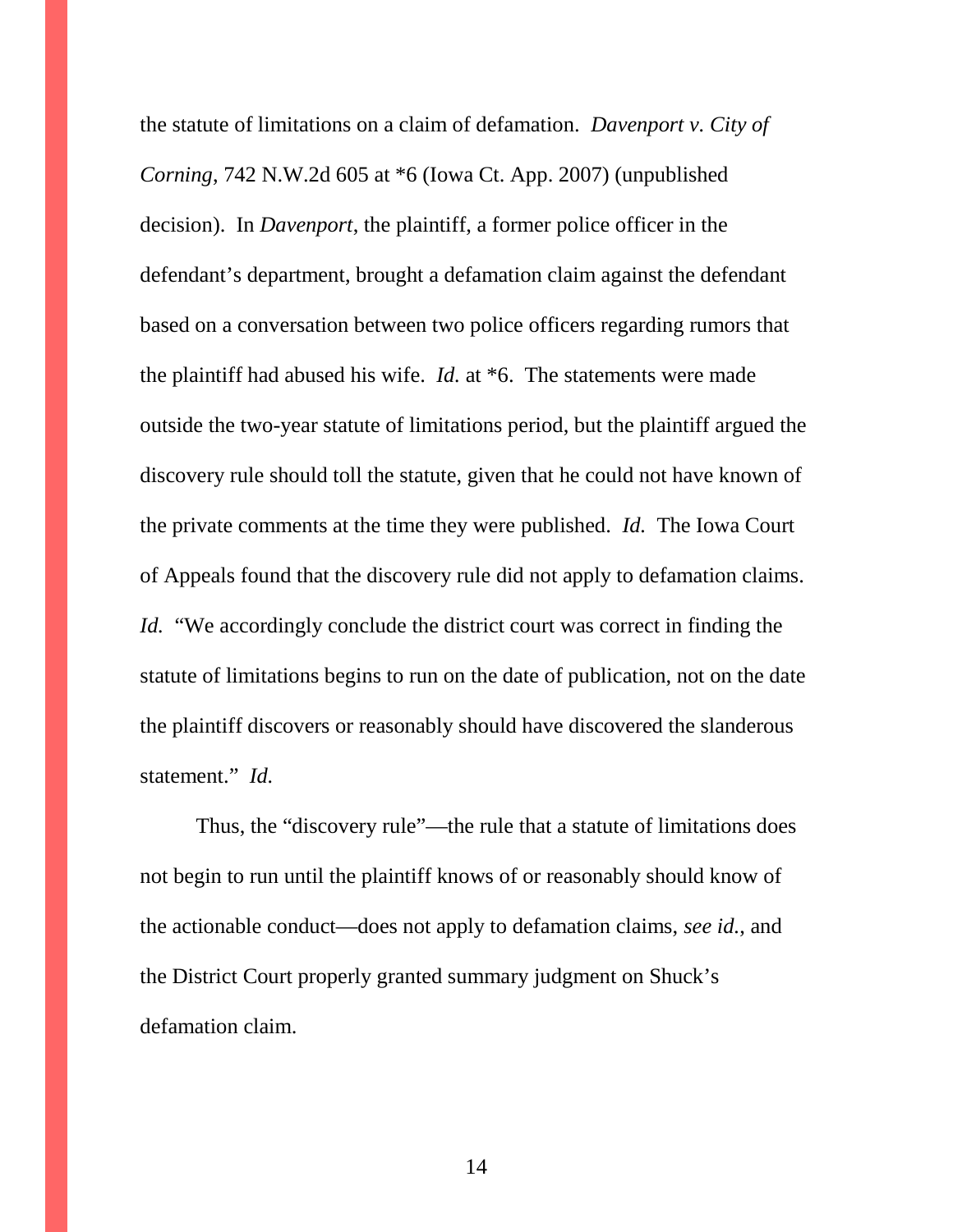Shuck and Linn attempt to distinguish the *Davenport* case, claiming, unlike the present case, it involved statements made in a "public setting." 742 N.W.2d \*6. This assertion is simply incorrect. The statements at issue in *Davenport* were made by the defendant to another person over the telephone, which a police officer overheard, and additional statements directly to the police officer regarding the plaintiff. *Id.* at \*1. The plaintiff was not present and did not otherwise overhear these statements. *Id.* Despite the plaintiff's ignorance of the publication of these statements, the court held that the statute of limitations began to run when the statements were made, regardless of when the plaintiff discovered or reasonably should have discovered their publication. *Id.* at \*6. Just like the statements in *Davenport*, Montgomery submitted his written statements to an authority in private and without the knowledge or in the presence of the Shuck. The court in *Davenport* refused to apply the discovery rule to toll the statute of limitations in a nearly identical situation, and the District Court also correctly did so in time-barring Shuck's defamation claim.

Shuck and Linn further attempt to distinguish the *Davenport* case by arguing the court's ruling on the discovery rule issue was not necessary to its decision, arguing that the court's actual ruling was that the plaintiff failed to establish the statements were defamatory. This is also simply untrue. In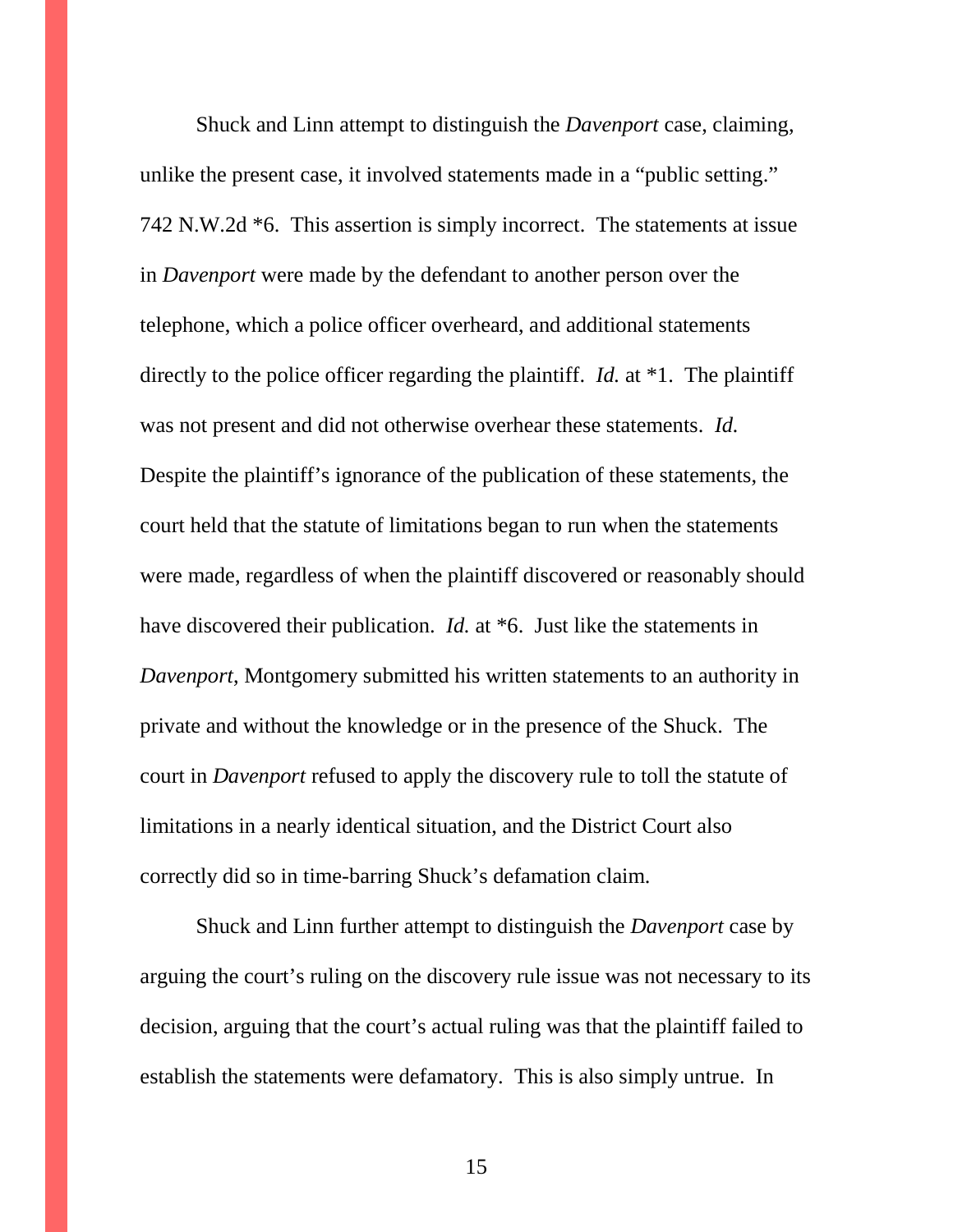*Davenport*, the plaintiff brought defamation claims based on separate statements by the defendant to two private investigators and to a former police officer. *Id.* at \*1–2. The court affirmed summary judgment as to the statements made to the private investigators based on the fact the investigators did not understand the statements to be defamatory. *Id.* at \*6. However, summary judgment was upheld regarding the statement to the former police officer based on its holding that the discovery rule did not apply and, therefore, the statute of limitations barred the claim. *Id.* Therefore, the court's refusal to apply the discovery rule was, in fact, necessary to its decision, and Shuck and Linn's assertion to the contrary is simply wrong.

Furthermore, in 2002, the Iowa Court of Appeals reaffirmed its holding in *Davenport* in *Stites v. Ogden Newspapers, Inc.*, No. 00-1975, 2002 WL 663621, at \*2 (Iowa Ct. App. 2002) (unpublished decision), another unpublished decision. The court in *Stites*, just as it did in *Davenport*, found that the discovery rule does not apply in defamation cases. *Id.* Although *Stites* involved the publication of a newspaper article, not a private conversation or statement, there again is no mention of the exception the plaintiffs urge this court to adopt—that the discovery rule still applies when the statements are "secretive" or "inherently undiscoverable."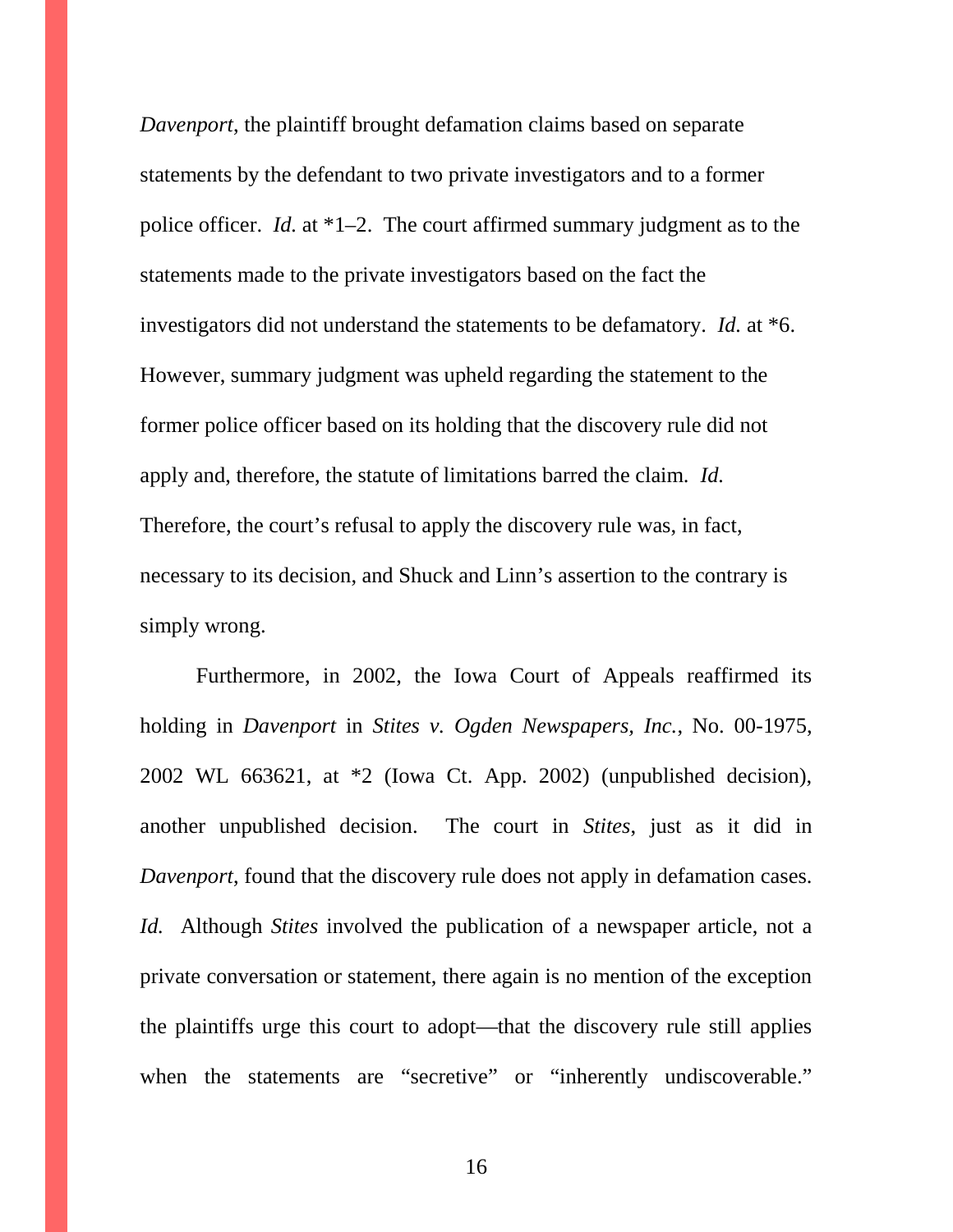Therefore, the rule set forth in *Davenport* should be applied to the present case, and the District Court's ruling should be affirmed.

# **F. The "Republication" of Montgomery's Statements in the Criminal Complaint does not Bring Shuck's Defamation Claim within the Statute of Limitations**

Shuck and Linn next argue that because Montgomery's statements were republished in the criminal complaint filed by the county attorney within the statutory period, his defamation claim against Montgomery was filed within the statute of limitations. For the following reasons, that filing of the criminal complaint is irrelevant for purposes of determining whether Shuck's defamation claim should be time-barred under Iowa Code section 614.1(2).

First, the criminal complaint and minutes of testimony do not even recite Montgomery's allegedly defamatory statements. The criminal complaint simply contains an affidavit, signed by Detective Brad Levetzow, summarizing the evidence against Shuck. (App. Vol. I, 97). Additionally, the minutes of testimony, filed by Assistant County Attorney Joseph Grubisich, lists Montgomery as a witness but does not quote him or otherwise indicate what Montgomery said regarding the criminal charges against Shuck. (App. Vol. I, 98). Instead, like the criminal complaint, the minutes of testimony simply summarize the evidence against Shuck. (Id.).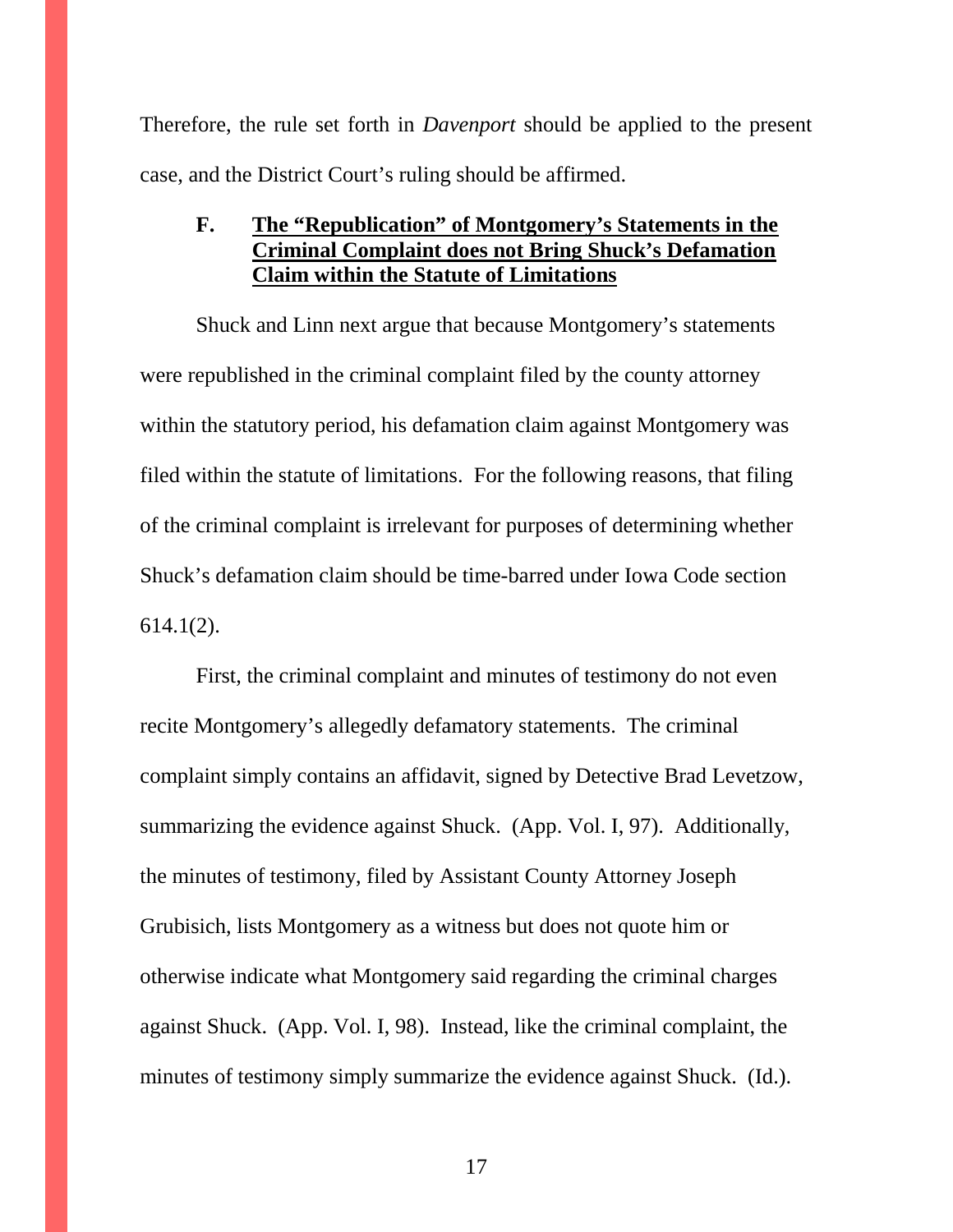Therefore, the statements in these documents are not even repetitions or republications of Montgomery's statements and are completely irrelevant for statute of limitations purposes.

Shuck and Linn next argue that the filing of the criminal complaint and minutes of testimony constituted a repetition of Montgomery's defamatory statements and, therefore, was a "separate and independent claim" under *Kiner*, 463 N.W.2d at 14, from which the statute of limitations period should run. In doing so, Shuck and Linn have conflated two distinct issues regarding the republication of defamatory statements: the rule that a plaintiff is limited in recovery of damages that are the "natural and probable consequence of the original libel *or its repetition or republication*," *see Brown v. First Nat. Bank of Mason City*, 193 N.W.2d 547, 555 (Iowa 1972) (emphasis added), and the rule that every republication or repetition of defamatory content is an independent cause of action, *see Kiner*, 463 N.W.2d at 14.

While Shuck sought—and could have theoretically recovered, if he had established the requisite elements—damages related to the alleged republication/repetition of Montgomery's statements by the Scott County Attorney's Office and Bettendorf Police Department, this does not mean such alleged repetition/reputation tolls the statute of limitations related to the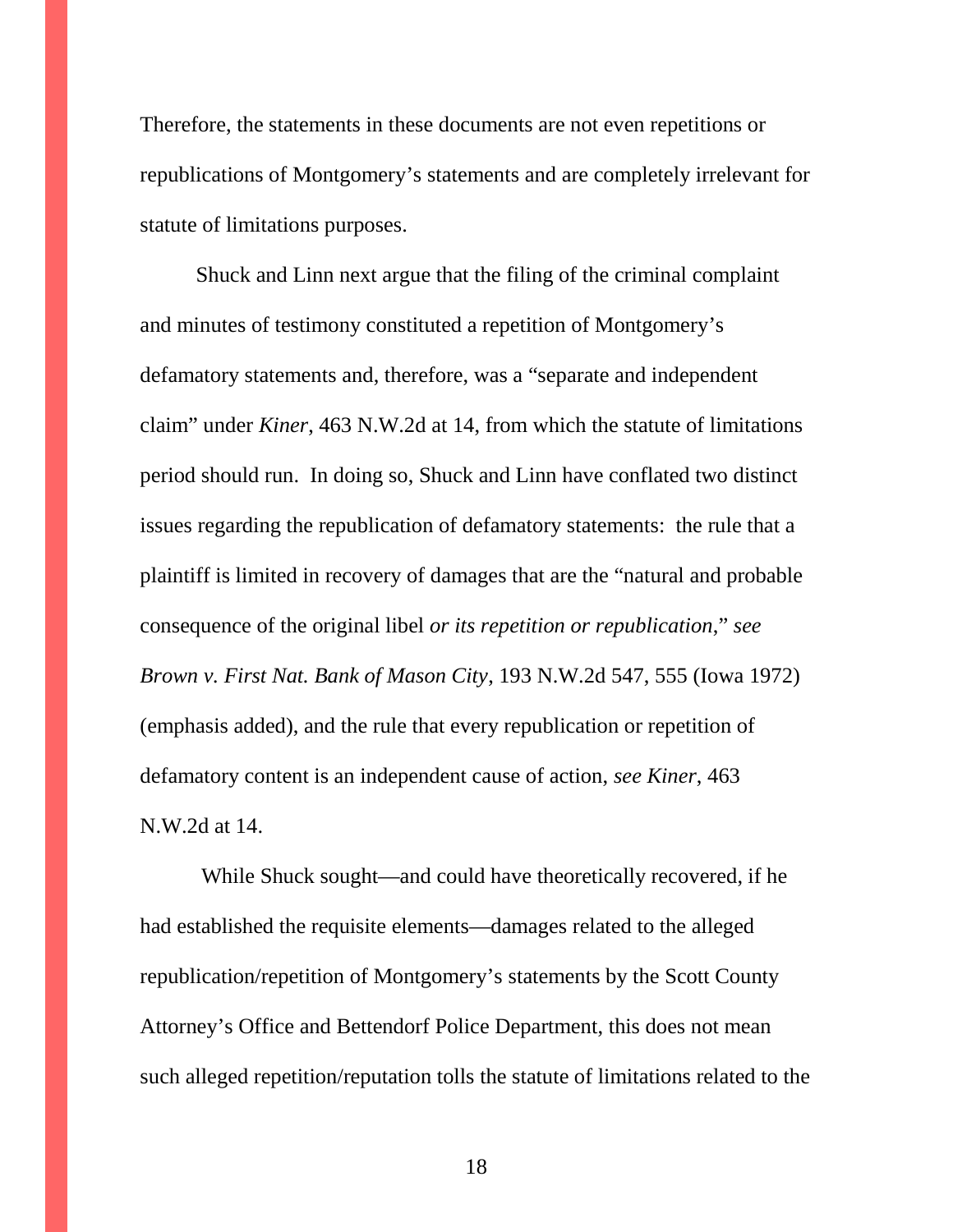original, allegedly defamatory remarks by Montgomery. Shuck does not have a separate cause of action under *Kiner* against Mr. Montgomery resulting from such repetition/republication. The rule under *Kiner* is that a plaintiff has a separate cause of action for the repetition/republication of defamatory material *against the repeater or re-publisher*, not against the original libeler. 463 N.W.2d 14. For instance, in *Kiner*, the court held the republished statement that was also made by the original libeler fell within the statute of limitations, despite the fact the original libel did not. *Id.* at 14. In other words, the plaintiff in *Kiner* had a separate cause of action based on each statement or republication thereof made by the defendant; unlike here, the original speaker and re-publisher in *Kiner* were the same party. Shuck has not cited to any authority that establishes the republication—by a party other than the original speaker—of a defamatory statement extends the beginning of the statute of limitations period to the date of the republication. For all these reasons, summary judgment was properly granted by the District Court on Shuck's defamation claim.

# **G. Alternatively, the Republished Statements of Montgomery in the Criminal Complaint/Minutes of Testimony are Not Actionable, as they were made Preliminary to and/or as Part of a Judicial Proceeding**

If the Court is unconvinced that the alleged republication of Montgomery's statement in the complaint and minutes of testimony is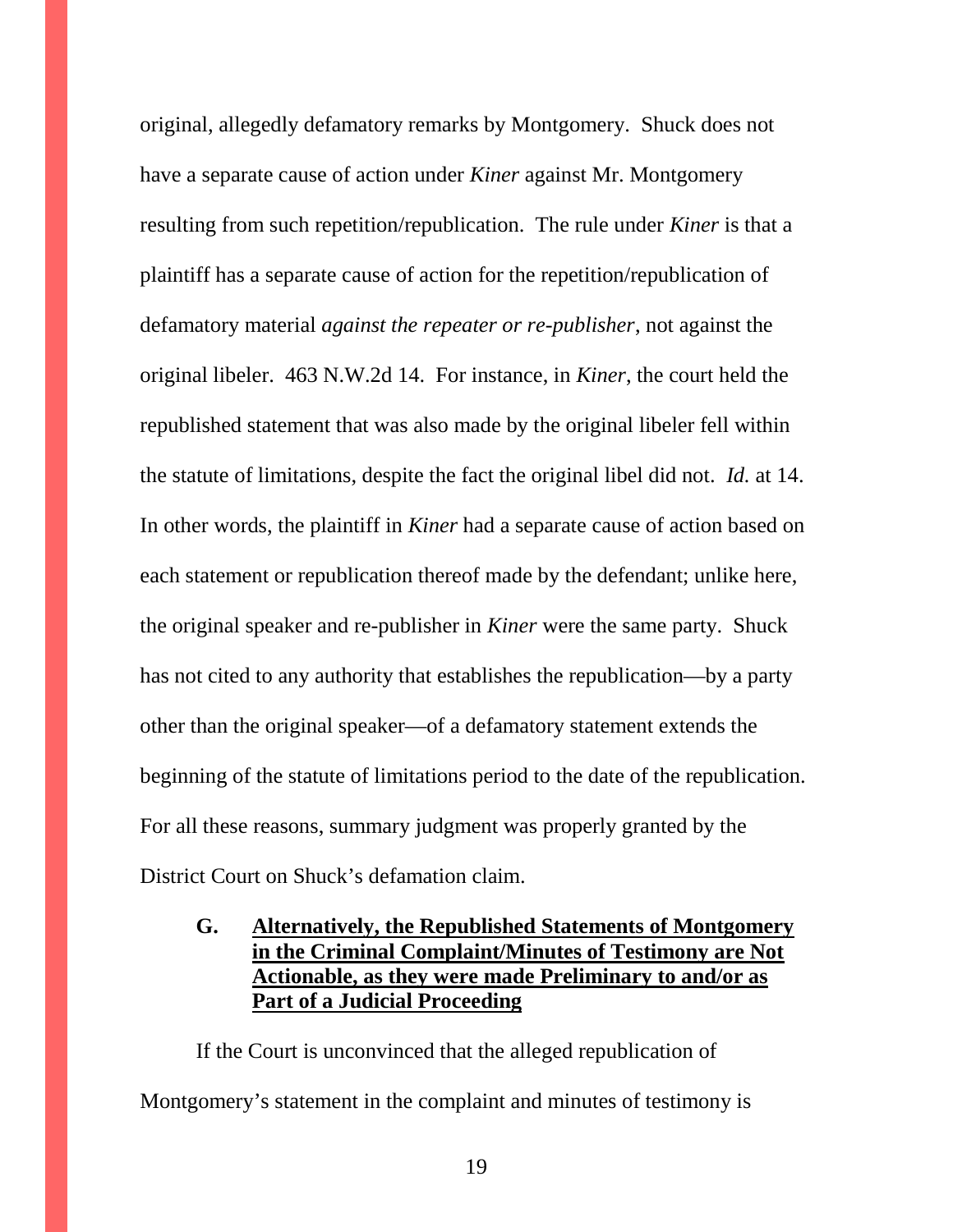irrelevant for statute of limitations purposes, as argued in Section E., the Court should find that the statements were absolutely privileged, as they were made preliminary to and/or as a part of a judicial proceeding. Therefore, the District Court's ruling on summary judgment should alternatively be upheld on this basis.

Iowa courts recognize an absolute privilege made in connection with a judicial proceeding. *See Kennedy v. Zimmermann*, 601 N.W.2d 61, 64 (Iowa 1999). "A statement is privileged if made by one who has an interest in the subject matter to one who also has an interest in it or stands in such a relation that it is proper or reasonable for the writer to give the information." *Spencer v. Spencer*, 479 N.W.2d 293, 295 (Iowa 1991). "[T]he communication must be examined in the context of the occasion to determine if it was made 'preliminary to a proposed judicial proceeding, or in the institution of, or during the course and as a part of a judicial proceeding.'" *Kennedy*, 601 N.W.2d at 64 (internal quotations omitted). "Second, the content of the communication must be evaluated to determine if it has some relation to the proceeding." *Id.*

The statements contained in the criminal complaint and minutes of testimony directly and solely related to the criminal prosecution of Shuck. (App. Vol. I, 97, 98). The statements were made and the documents were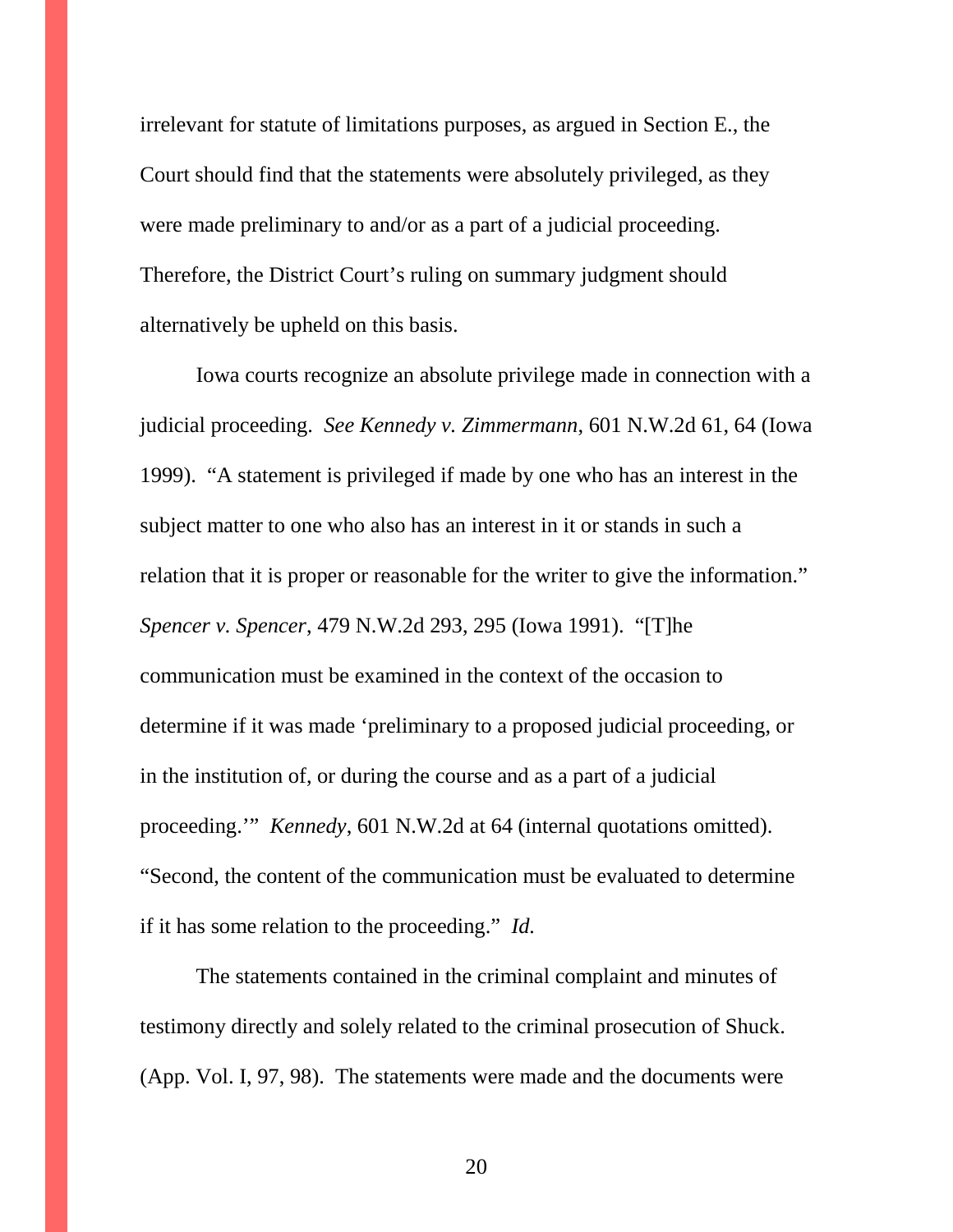filed as part of that criminal prosecution. Thus, even if the "repetition" of Montgomery's statements in the criminal filings against Shuck can serve as a basis for liability against Montgomery, those statements are subject to the absolute privilege, as they were made during the course of a judicial proceeding. On this basis, alternatively, the District Court's ruling dismissing Shuck's defamation claim should be affirmed.

# **II. THE DISTRICT COURT CORRECTLY GRANTED PARTIAL SUMMARY JUDGMENT IN FAVOR OF MONTGOMERY AS TO SHUCK'S MALICIOUS PROSECUTION CLAIM**

#### **A. Preservation of Error**

Montgomery agrees that this issue has been properly preserved.

# **B. Standard of Review**

On appeal, a district court's granting of a motion for summary judgment is reviewed for correction of errors at law. *Stevens v. Iowa Newspapers, Inc.*, 728 N.W.2d 823, 827 (Iowa 2007) (citing *Carr v. Bankers Trust Co.*, 546 N.W.2d 901, 902 (Iowa 1996)). Therefore, the District Court's ruling in its order filed on April 11, 2016, in which it granted, in part, Montgomery's motion for summary judgment, should be reviewed by this Court for errors at law.

# **C. Discussion**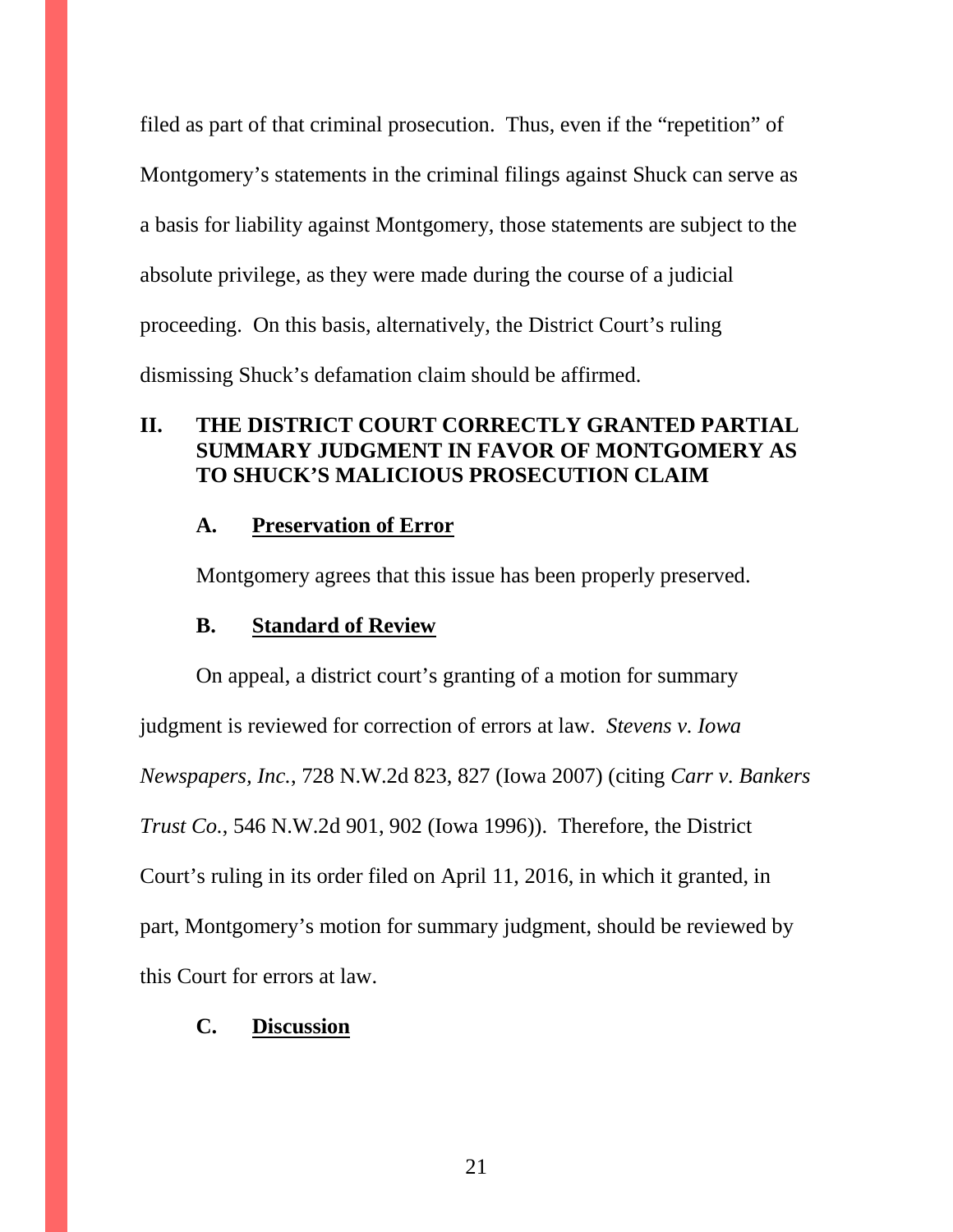Shuck next argues that the District Court erred in granting partial summary judgment as to his malicious prosecution claim against Montgomery. For the reasons set forth below, the District Court correctly granted summary judgment in favor of Montgomery and dismissed Shuck's malicious prosecution claim.

"The basis of an action for malicious prosecution consists of the wrongful initiation of an unsuccessful civil or criminal proceeding with malice and without probable cause." *Sarvold v. Dodson*, 237 N.W.2d 447, 448 (Iowa 1976). Specifically, the elements of malicious prosecution are as follows:

(1) a previous prosecution; (2) investigation of that prosecution by the defendant; (3) termination of that prosecution by acquittal or discharge of the plaintiff; (4) want of probable cause; (5) malice on the part of the defendant for bringing the prosecution; and (6) damage to the plaintiff.

*Employers Mut. Cas. Co. v. Cedar Rapids Television Co.*, 552 N.W.2d 639, 643 (Iowa 1996) (citing *Wilson v. Hayes,* 464 N.W.2d 250, 259 (Iowa 1990)). "This damage to the plaintiff must be for an arrest of the person, seizure of property or special injury-injury that would not ordinarily result in all similar cases involving such a claim." *Employers Mut. Cas. Co.*, 552 N.W.2d at 643 (citing *Royce v. Hoening*, 423 N.W.2d 198, 200 (Iowa 1988); *Aalfs v. Aalfs*, 66 N.W.2d 121, 124 (1954)).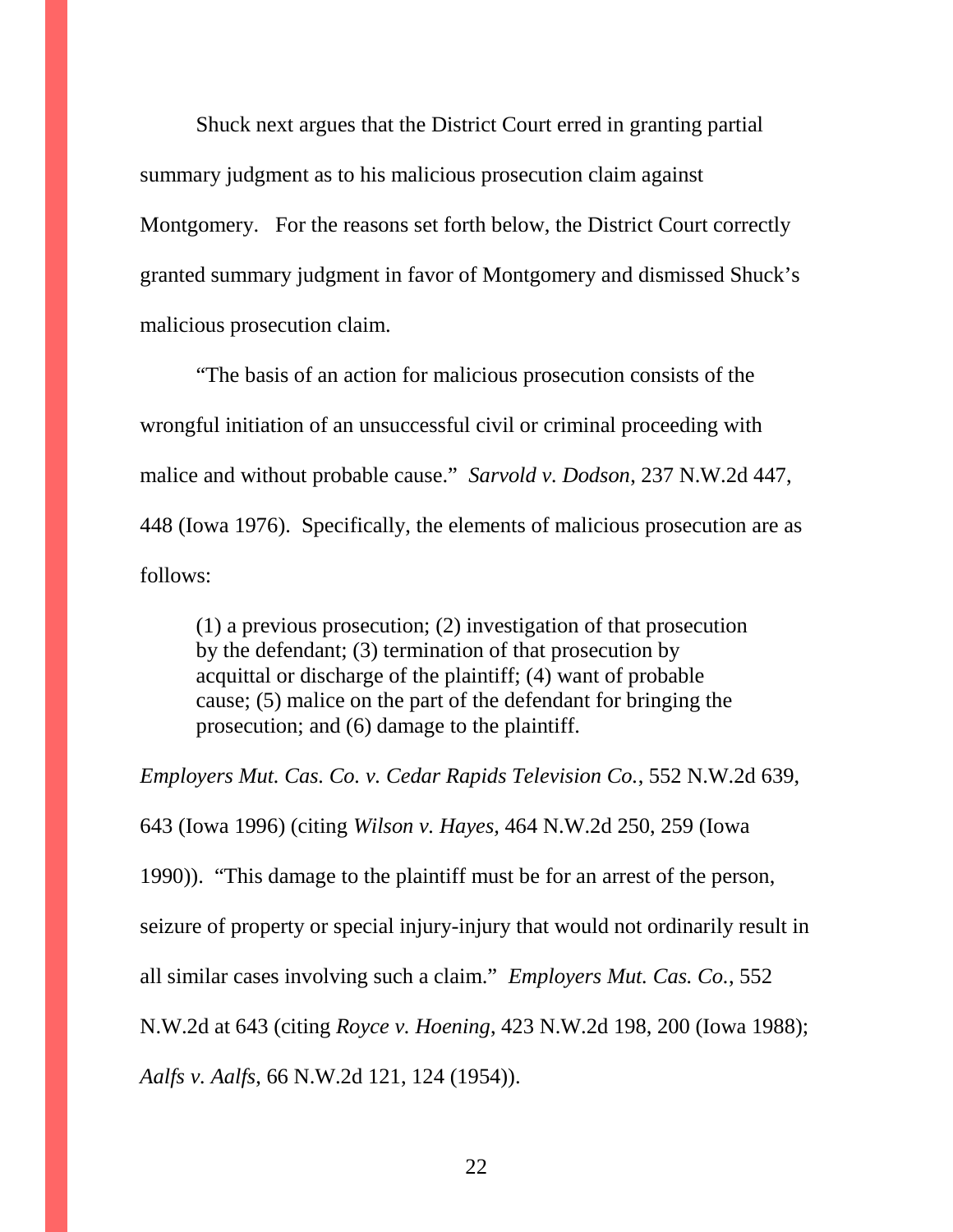Iowa courts have made clear that an individual does not commit malicious prosecution when he or she merely provides information to an authority which then independently decides to file an action. *See Lukecart v. Swift & Co.*, 130 N.W.2d 716, 724 (1964). The Iowa Supreme Court has stated:

"The giving of the information or the making of the accusation, however, does not constitute a procurement of the proceedings which the third person initiates thereon if it is left to the uncontrolled choice of the third person to bring the proceedings or not as he may see fit."

*Id.* In *Lukecart*, the plaintiff brought a malicious prosecution claim against his former employer, who reported to the police and the county attorney that plaintiff had stolen fertilizer. *Id.* at 719. Finding the defendant had not "procured" or initiated the prosecution for purposes of the claim, the court noted that the county attorney—not the defendants—filed the trial information, the criminal charges were filed after months of investigation by the sheriff's office and county attorney, and there was no evidence that defendants applied coercion or pressure on the county attorney to file the charges. *Id.* at 724.

Similarly, in *Reed v. Linn Cty.*, 425 N.W.2d 684, 686 (Iowa Ct. App. 1988), the plaintiff brought a malicious prosecution claim against the sheriff's department based on the filing of a child in need of assistance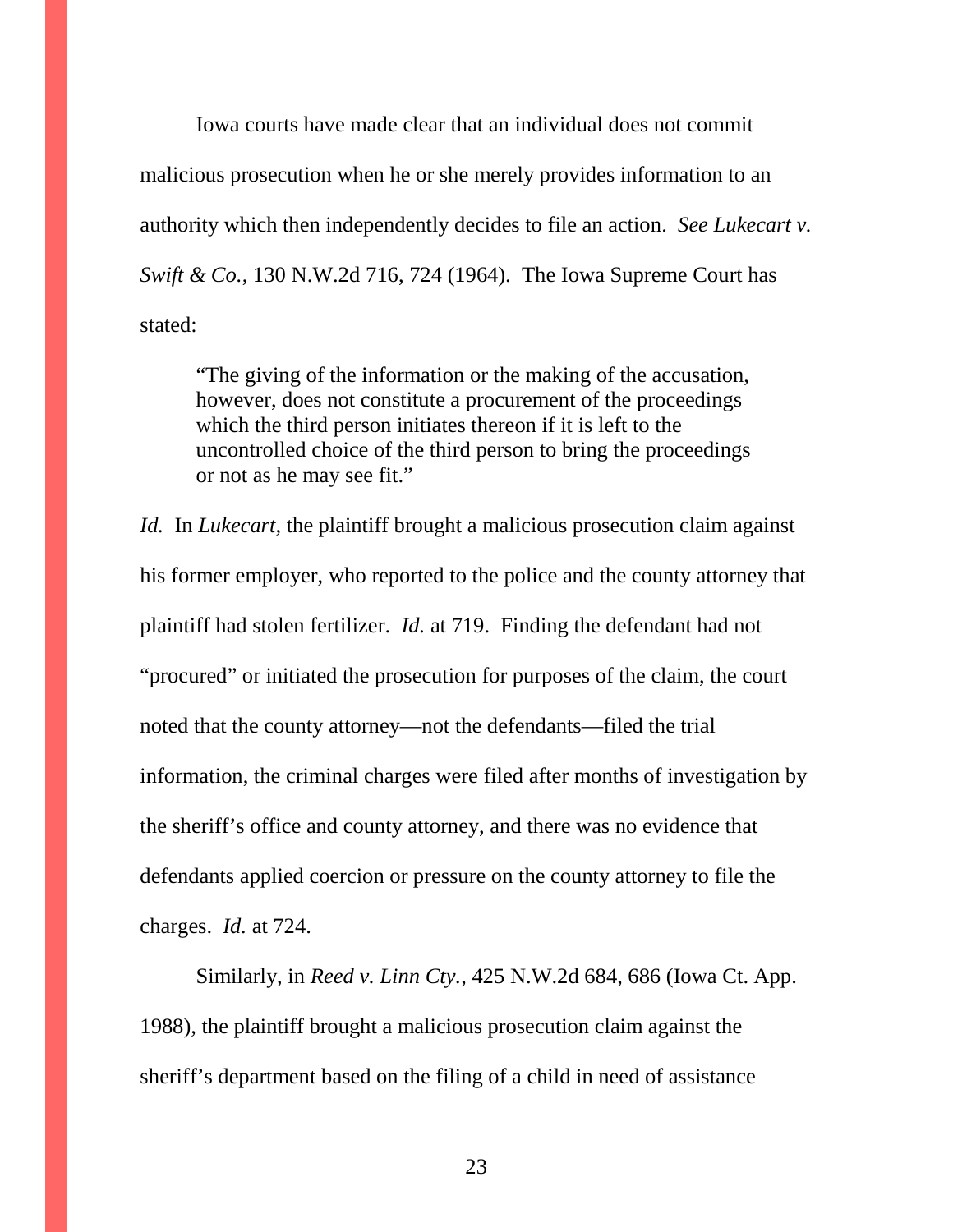("CHINA") action which alleged the plaintiff had sexually abused his daughter. The plaintiff claimed the sheriff's department initiated the CHINA action by forwarding the results of its investigation of the plaintiff to the county attorney's office. *Id.* The court held that, in doing so, the sheriff's department had not "initiated" the CHINA action, as it was the county attorney who ultimately decided to file the action. Upholding the district court's grant of summary judgment, the court stated, "The ultimate decision regarding whether to proceed with a criminal or CHINA action, or do neither, rested with the county attorney's office." *Id.*

Shuck cites to the Iowa Supreme Court case, *Winckel v. Von Maur, Inc.*, 652 N.W.2d 453, 460 (Iowa 2002) *abrogated by Barreca v. Nickolas*, 683 N.W.2d 111 (Iowa 2004). The defendant in *Winckel* was a department store whose security guard filed a criminal complaint against the plaintiff, whom the guard alleged had been shoplifting. *Id.* at 456. The court upheld the jury's award of actual and punitive damages for malicious prosecution. *Id.* at 460. In its opinion, however, the court specifically distinguished the case before it from those where a defendant merely provides information to a third party who then decides to initiate an action against the plaintiff. *Id.* ("[W]e have recognized that merely furnishing information to the police is not the instigation of a criminal prosecution."). The court found the security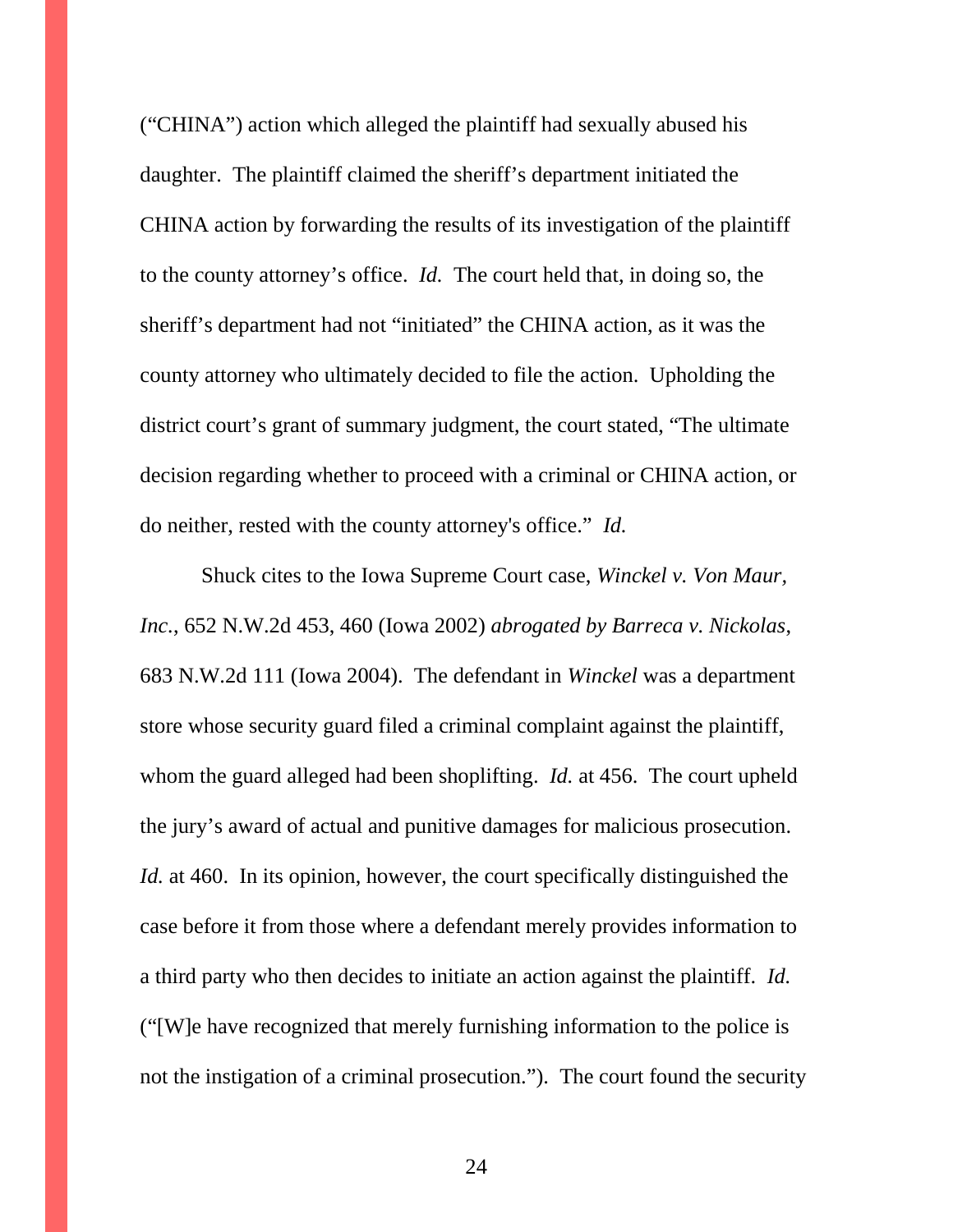guard had done more than simply furnish information—he filed the criminal complaint with the magistrate judge in order to hold the plaintiff in custody and such a complaint was required from a store official before the police could make an arrest. *Id.* In other words, the security guard actually filed a criminal complaint with the court, thereby committing an act that exceeded merely providing information.

Montgomery merely provided information to the Bettendorf Police Department and the Scott County Attorney's office on the potentially illegal activity of Linn and Shuck. Following the investigation, Montgomery assisted in preparing the documents that summarized the suspected unapproved expenditures. (App. Vol. I, 84). Montgomery then compiled the materials and delivered them in a binder to the Bettendorf Police Department on December 17, 2012. (App. Vol. I, 84, 85). Montgomery also had two conversations with an Assistant County Attorney with the Scott County Attorney's Office regarding the alleged financial schemes. (App. Vol. I, 86).

Montgomery did not file a criminal complaint with the court, as the security guard did in *Winckel*, or otherwise play a more active role than merely furnishing information to the police and prosecuting authority. Here, the criminal complaint was filed by a member of the Bettendorf Police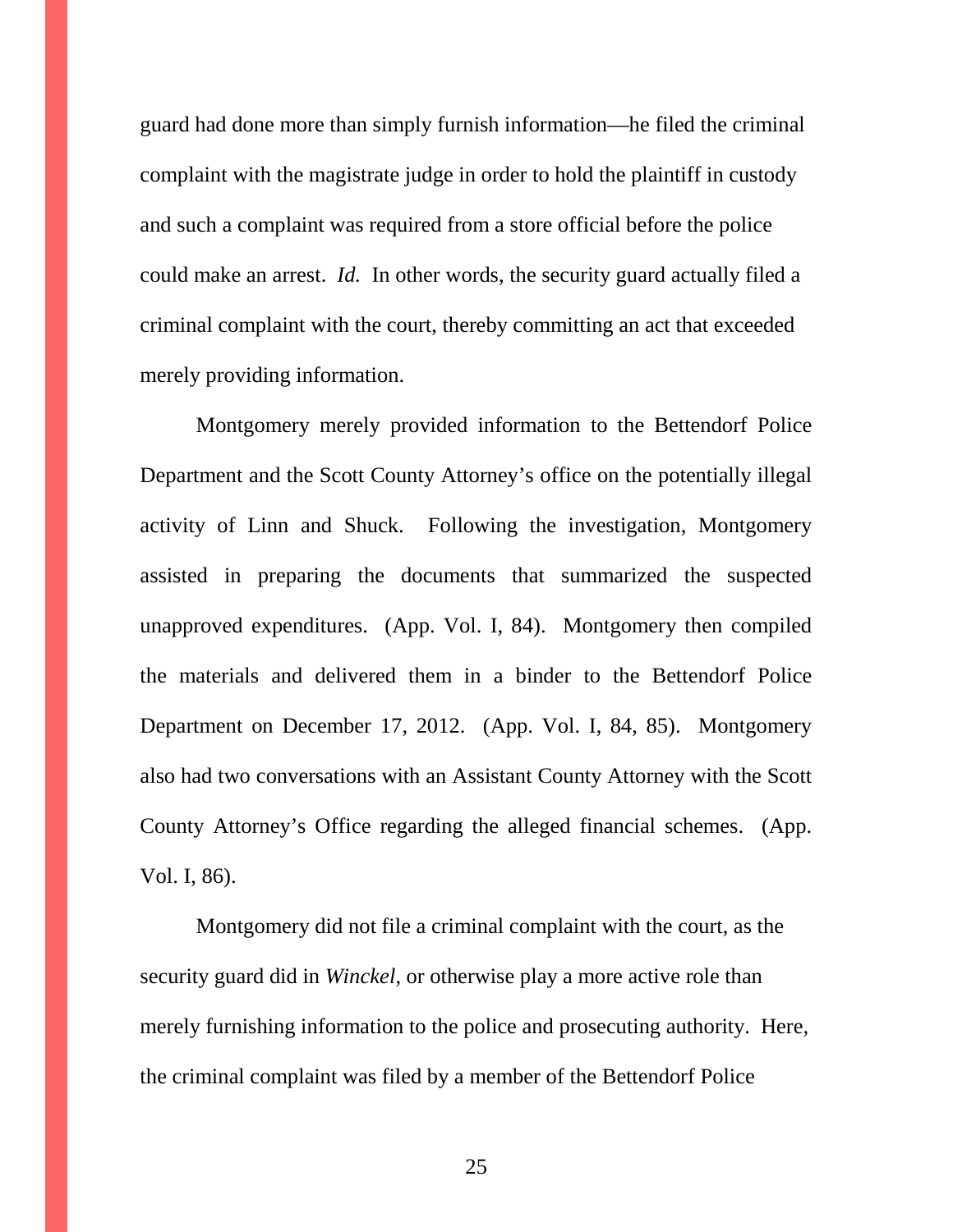Department, and the trial information was filed by the Scott County Attorney's Office. (App. Vol. I, 97, 98). By way of affidavit, Detective Brad Levetzow testified at the summary judgment stage that he drafted, signed, and submitted to the county attorney the criminal complaint and affidavit in Shuck's case. (App. Vol. II, 188). Detective Levetzow confirmed that the decision to file a criminal complaint against Shuck was left to the sole discretion of the Bettendorf Police Department. (Id.). He further testified that the deciding factor in submitting the complaint and affidavit was his belief that probable cause existed to arrest Shuck for the criminal charges alleged therein. (Id.).

The Iowa Supreme Court and Iowa Court of Appeals have already made it clear that the mere provision of information to either the police or prosecuting attorney does not amount to instigating or procuring a prosecution. *See Lukecart*, 130 N.W.2d at 724. Just as with the declarant in *Lukecart*, the decision to file criminal charges against Mark Shuck was "left to the uncontrolled choice" of a third person—the police department and county attorney. As such, Shuck's claim for malicious prosecution failed as a matter of law, and the District Court properly granted summary judgment.

Shuck cites to the deposition testimony of Montgomery, arguing that he did "procure" the prosecution of Shuck due to the fact that he knew the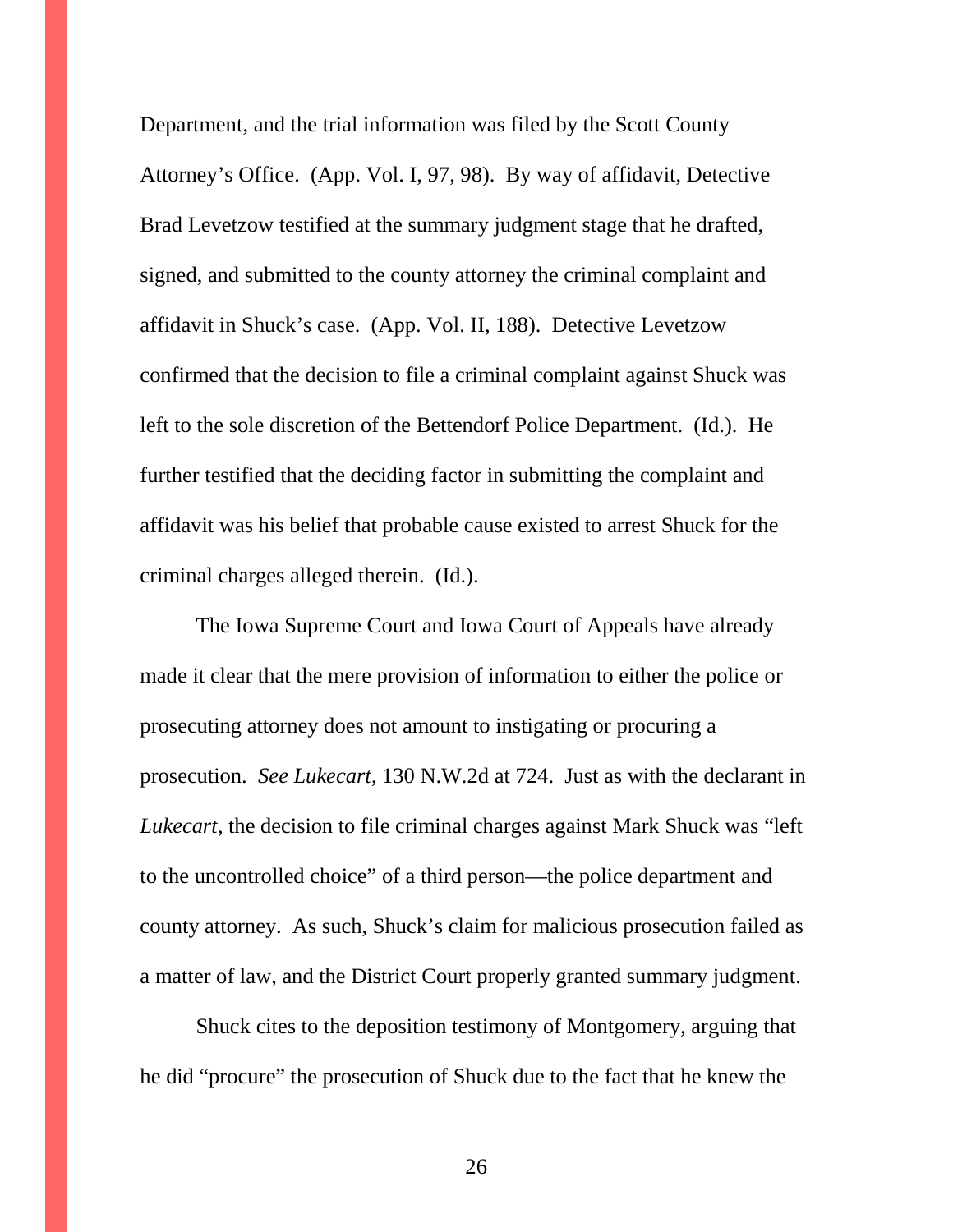information he gave the police was false. Presumably, Shuck and Linn are attempting to invoke the rule described in *Rasmussen Buick-GMC, Inc. v. Roach*, which states that a person who merely provides information to a prosecuting authority may still be liable for malicious prosecution if the information given was knowingly false. 314 N.W.2d 374, 376 (Iowa 1982). The court in *Rasmussen Buick-GMC, Inc.*, quoting the Restatement (Second)

Torts s 653, comment g, stated that rule as follows:

If, however, the information is known by the giver to be false, an intelligent exercise of the officer's discretion becomes impossible, and a prosecution based upon it is procured by the person giving the false information. In order to charge a private person with responsibility for the initiation of proceedings by a public official, it must therefore appear that his desire to have the proceedings initiated, expressed by direction, request or pressure of any kind, was the determining factor in the official's decision to commence the prosecution, or that the information furnished by him *upon which the official acted* was known to be false.

314 N.W.2d at 376–77 (emphasis added).

Shuck cites to several lines of testimony that he claims demonstrate

Montgomery knew some of the information he gave the police was false,

including that Montgomery knew the water bills dated back to May 1997,

prior to Linn contracting for the purchase of the residence, and that

Montgomery knew some of the water bills were sent by the water company

to the office of Brad Allen, rather than all of them being sent to Linn and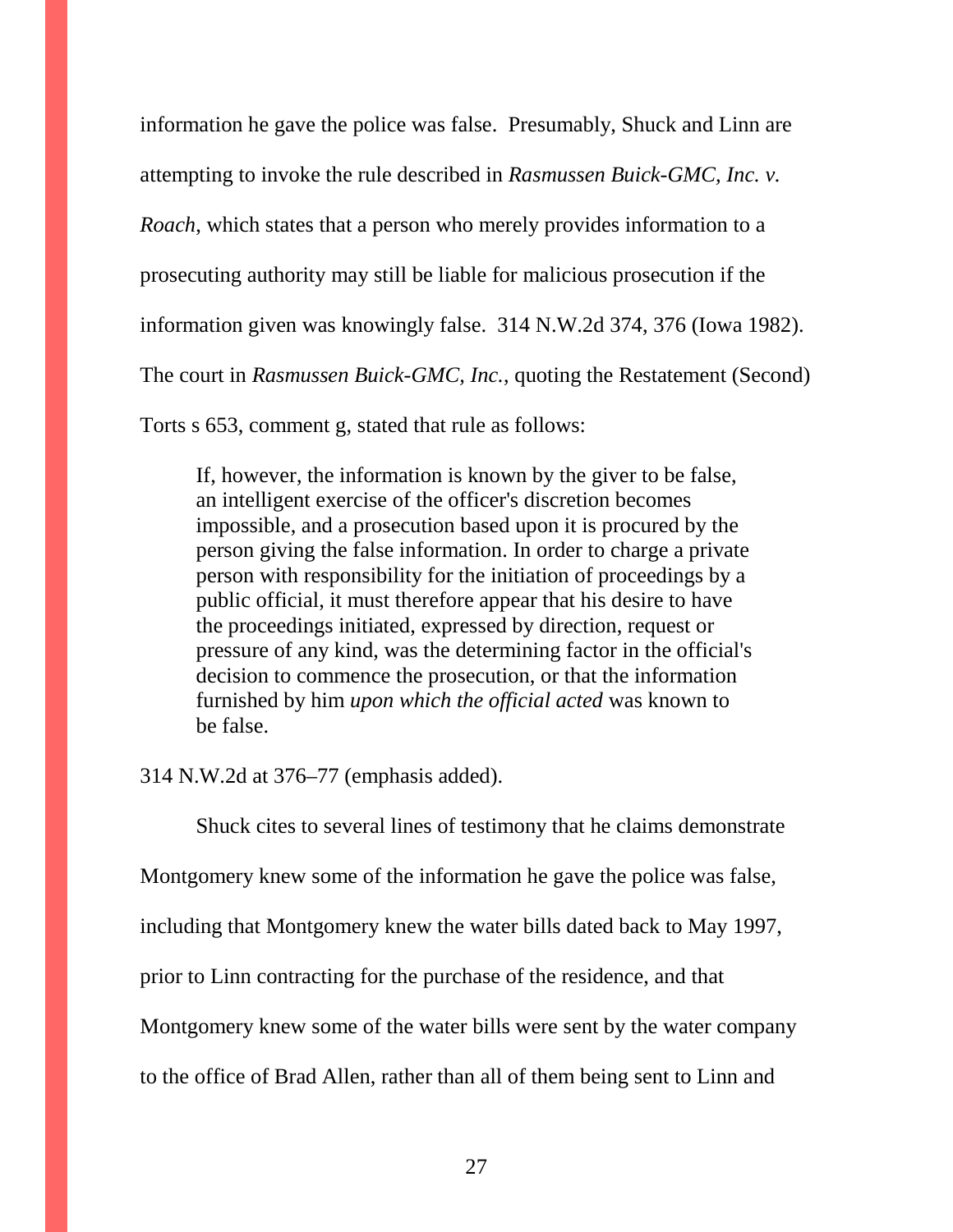Shuck's residence. However, Shuck ignores an important element of the exception created by the Restatement (Second) Torts s 653, comment g—the public official must have *acted upon* the false information. This important qualification to the exception to the rule was discussed in the Texas Supreme Court case, *King v. Graham*, 126 S.W.3d 75, 78 (Tex. 2003) (citing comment g, and stating, "If the decision to prosecute would have been made with or without the false information, the complainant did not cause the prosecution by supplying false information.").

Shuck was criminally charged with theft for the unauthorized use of Building X's funds in paying the quarterly water bills from 1997 to 2010. (App. Vol. I, 97). There was no dispute that the payment of the water bills was not approved by the membership of Building X and that Mark Shuck signed the checks to pay the bills as President of Building X. (App. Vol. I, 45, 87, 96). Put simply, Shuck presented no evidence that the police department or the county attorney's office relied upon Montgomery's allegedly false information in bringing a criminal prosecution against Shuck.

In fact, at trial, Detective Levetzow testified that the information Shuck claims Montgomery knew to be false was immaterial to his decision to file a criminal complaint. He testified that he concluded that the criminal charge had merit based on the hard evidence—the water bills. (App. Vol.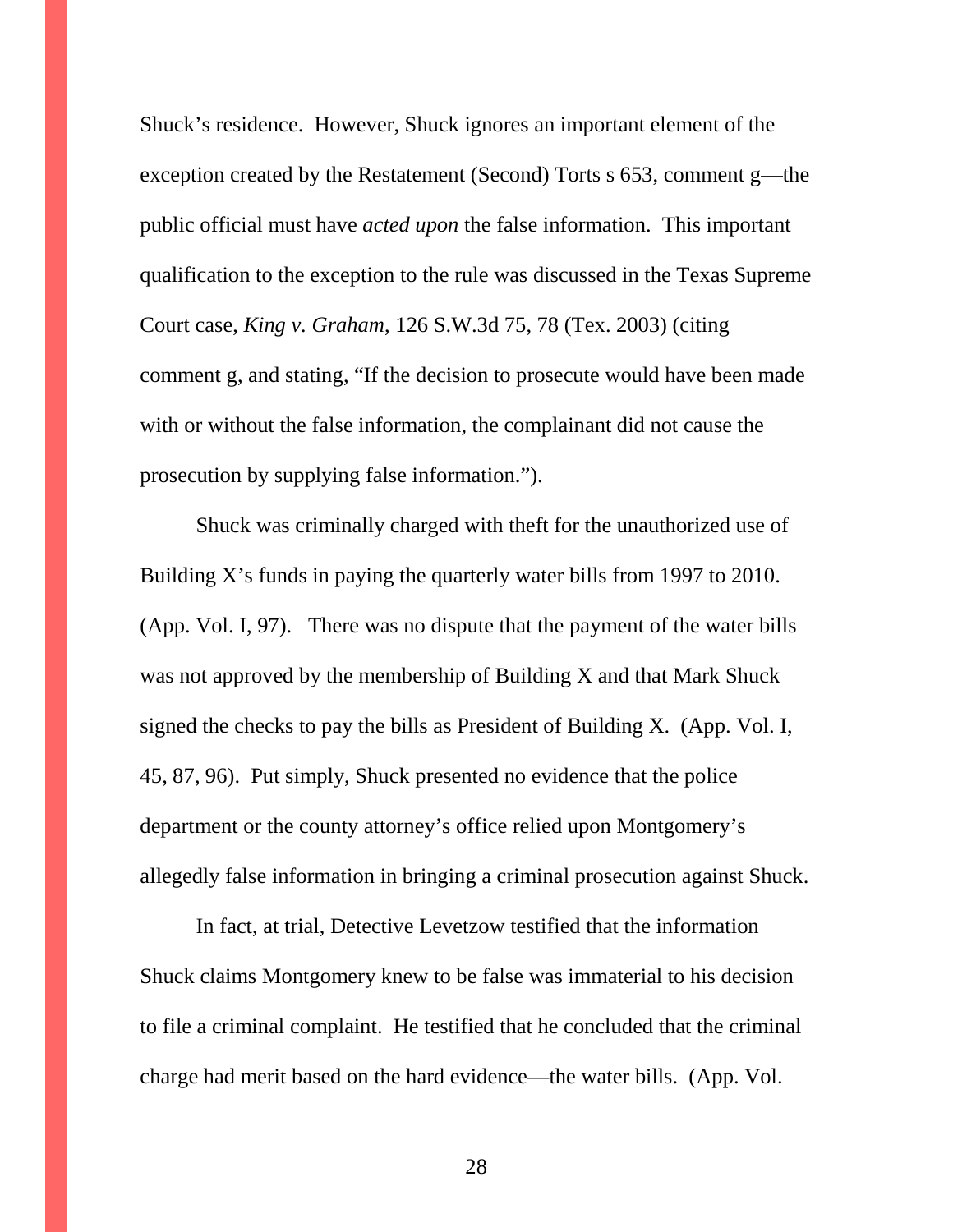III, 335). Further testifying on the procedure for investigating Shuck's activities, Detective Levetzow stated:

- Q: And did you make your own determination as to whether that charge had merit?
- A: Yes. The nice part about the water bill portion of this is you have the water bills. It's not anybody else's opinion or what they think happened. It's a document from an unbiased, non-thinking business that says somebody used the water. Here's what it costs and here's who paid for it.

(App. Vol. III, 333). According to Detective Levetzow, Montgomery had no say as to whether to proceed with criminal charges or submit the case to the county attorney's office. (App. Vol. III, 335).

Further, at the time of filing the criminal complaint, Detective Levetzow already knew that the bills were sent to the office of Brad Allen, rather than to Shuck and Linn's residence. (App. Vol. III, 332). He testified that this fact did not matter for purposes of deciding to file the criminal complaint. (App. Vol. III, 336). In addition, Detective Levetzow testified that whether or not the water spigot had been installed by Shuck and Linn was irrelevant to whether Shuck committed any wrongdoing. (App. Vol. III, 328). Ultimately, Detective Levetzow said that the deciding factor in filing the complaint was that the water bills were being paid "for no apparent reason" using association funds. (App. Vol. III, 336). Shuck failed to set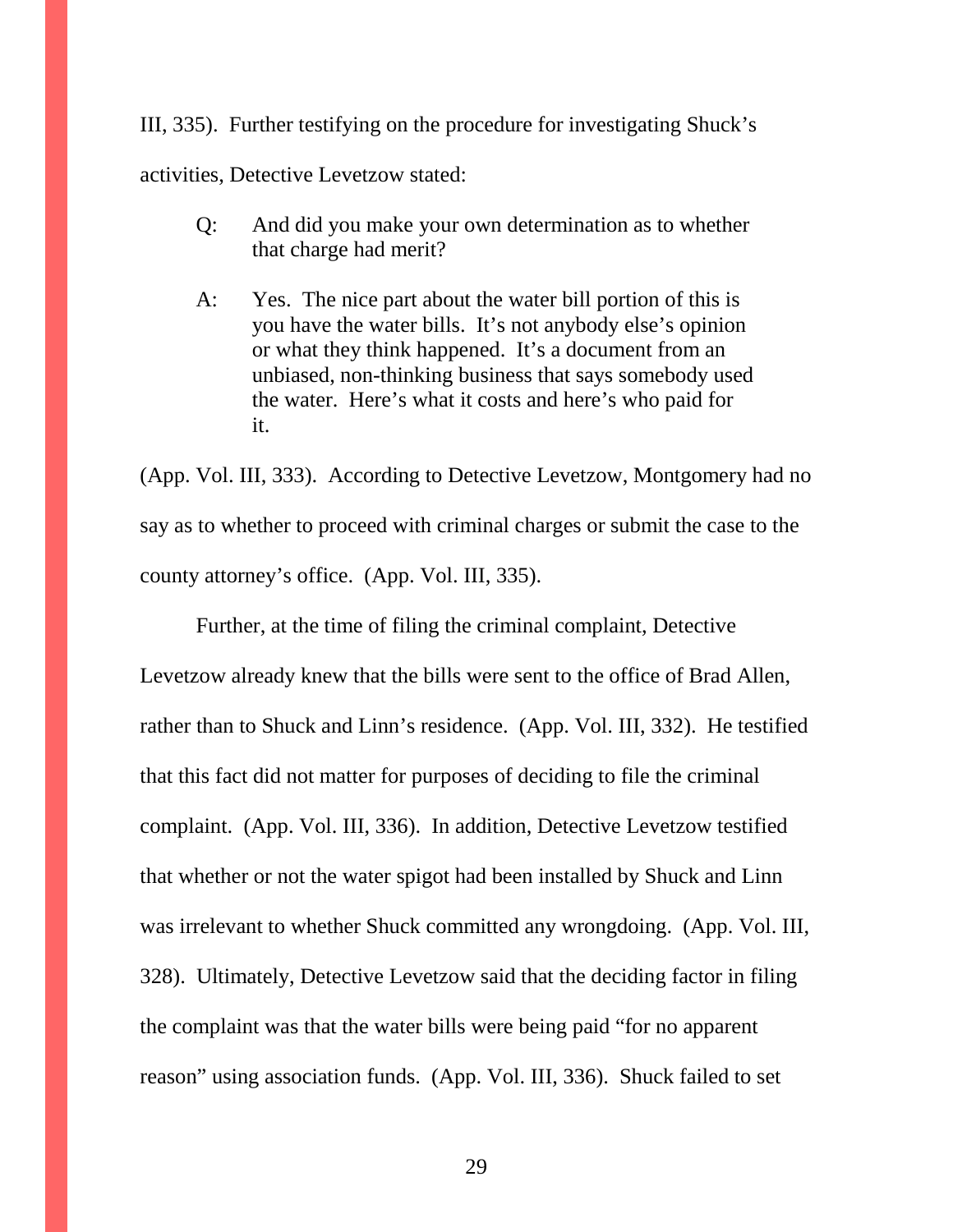forth facts to show that the Bettendorf Police Department or Scott County's Attorney Office "acted upon" any alleged false information provided by Montgomery. Therefore, the District Court properly granted summary judgment in favor of Montgomery.

## **CONCLUSION**

For the reasons stated above, Appellee, Pat Montgomery, respectfully requests that the judgment of the District Court be affirmed, with costs of this action and appeal assessed against Appellants, Linda Linn and Mark Shuck.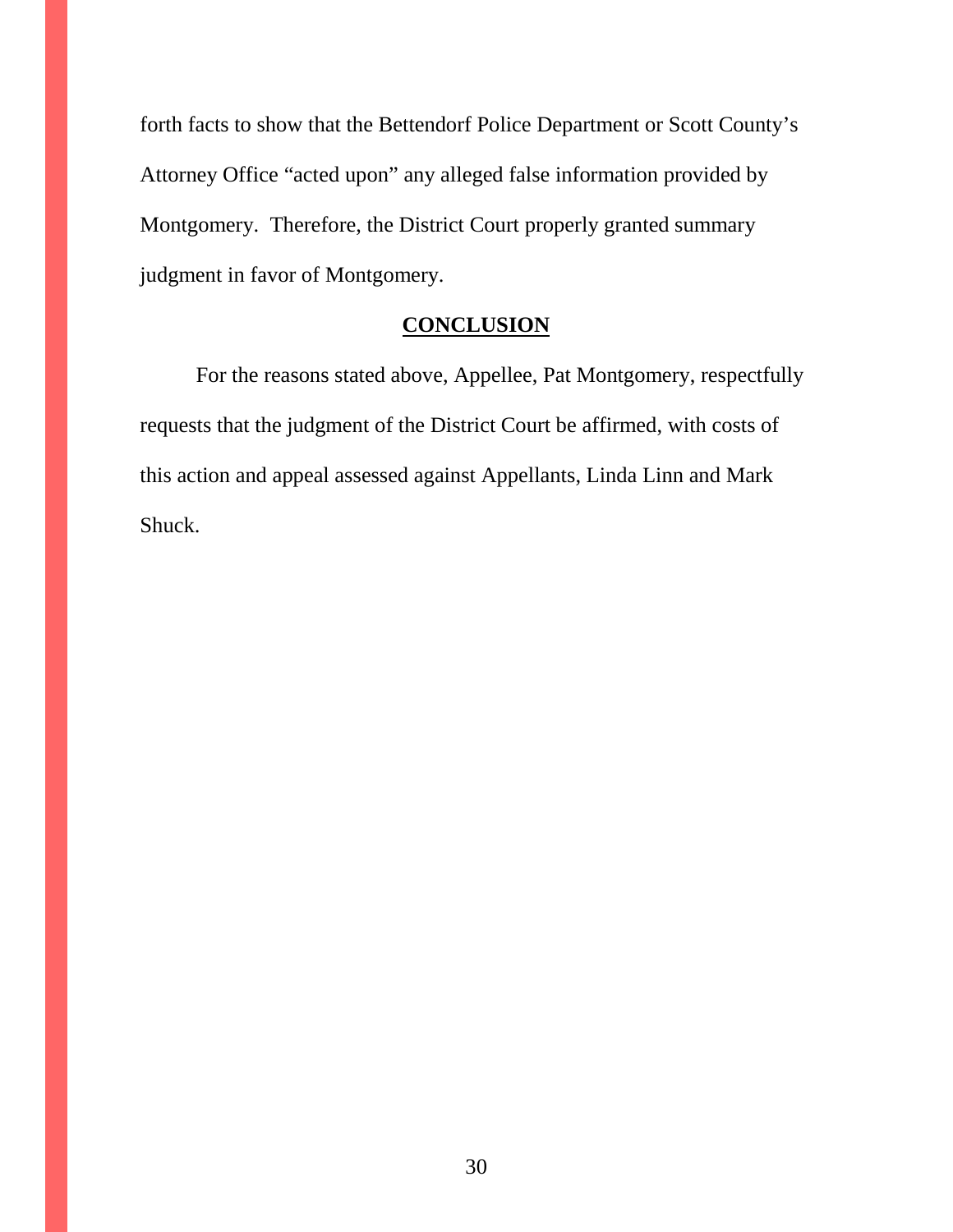# **CERTIFICATE OF COMPLIANCE WITH TYPE-VOLUME LIMITATION TYPEFACE REQUIREMENTS AND TYPE STYLE REQUIREMENT**

1. This brief complies the type-volume limitation of Iowa R. App.

P.  $6.903(1)(g)(1)$  because:

This brief contains 6,427 words, excluding the parts of the brief exempted by Iowa. R. App. P.  $6.903(1)(g)(1)$ .

2. This brief complies with the typeface requirements of Iowa R.

App. P. 6.903(1)(e) and the type-style requirements of Iowa R. App. P.

6.903(1)(f) because:

This brief has been prepared in a proportionally spaced typeface using Microsoft Office Word 2003 in 14 point Times New Roman font.

 $\frac{1}{s}$  /s/ Ryan F. Gerdes January 23, 2017

Ryan F. Gerdes Date